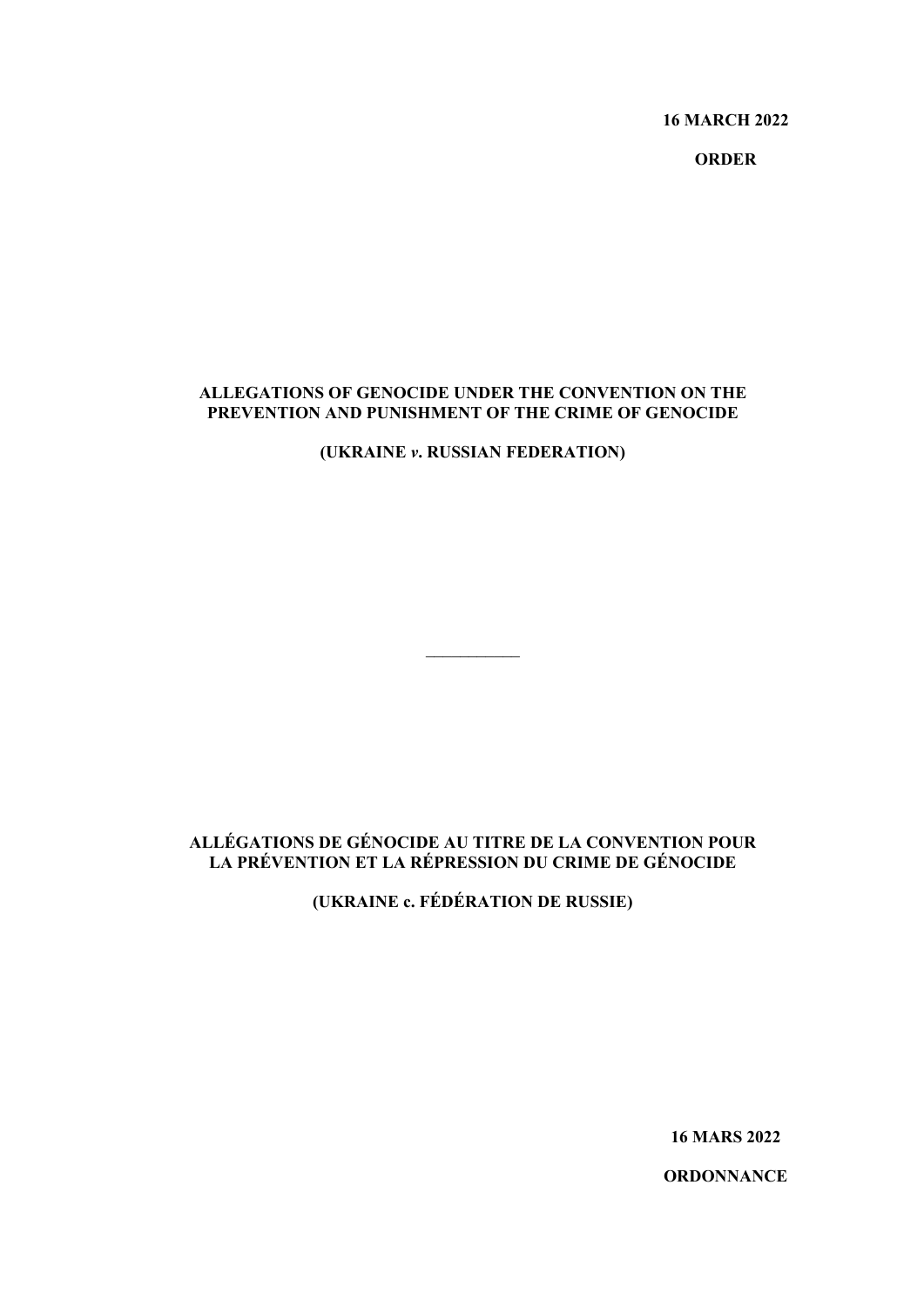# TABLE OF CONTENTS

# *Paragraphs*

|      | <b>CHRONOLOGY OF THE PROCEDURE</b>                                                                                   | $1 - 16$  |
|------|----------------------------------------------------------------------------------------------------------------------|-----------|
|      | <b>INTRODUCTION</b>                                                                                                  | $17 - 23$ |
|      | II. PRIMA FACIE JURISDICTION                                                                                         | 24-49     |
|      | General observations<br>1                                                                                            | 24-27     |
|      | Existence of a dispute relating to the interpretation, application or<br>2.<br>fulfilment of the Genocide Convention | 28-47     |
|      | Conclusion as to prima facie jurisdiction<br>3.                                                                      | 48-49     |
| III. | THE RIGHTS WHOSE PROTECTION IS SOUGHT AND THE LINK BETWEEN<br>SUCH RIGHTS AND THE MEASURES REQUESTED                 | $50-64$   |
|      | IV. RISK OF IRREPARABLE PREJUDICE AND URGENCY                                                                        | 65-77     |
|      | V. CONCLUSION AND MEASURES TO BE ADOPTED                                                                             | 78-85     |
|      | <b>OPERATIVE CLAUSE</b>                                                                                              | 86        |
|      |                                                                                                                      |           |

 $\frac{1}{2}$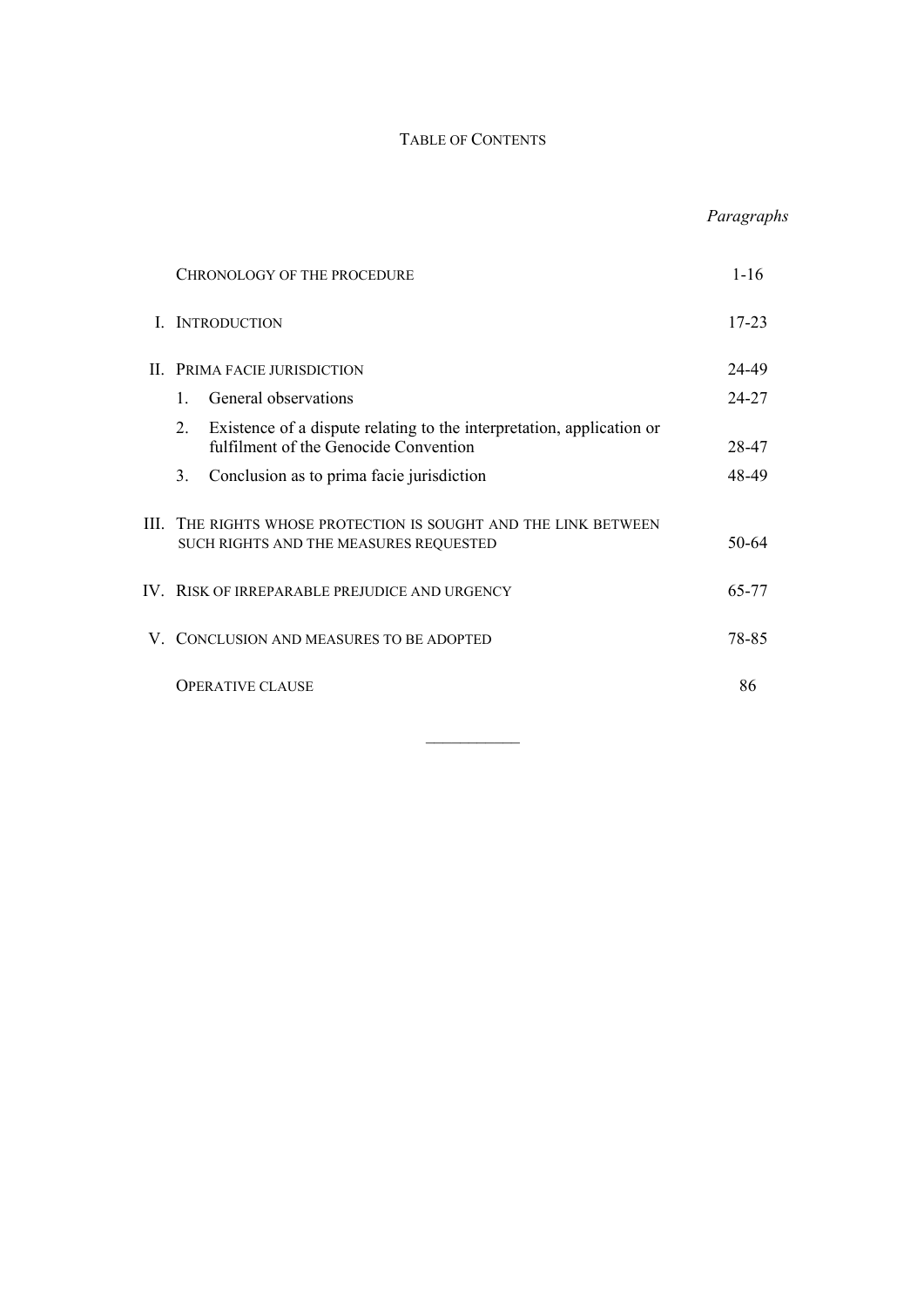# **INTERNATIONAL COURT OF JUSTICE**

**YEAR 2022**

**2022 16 March General List No. 182**

#### **16 March 2022**

### **ALLEGATIONS OF GENOCIDE UNDER THE CONVENTION ON THE PREVENTION AND PUNISHMENT OF THE CRIME OF GENOCIDE**

### **(UKRAINE** *v.* **RUSSIAN FEDERATION)**

### **REQUEST FOR THE INDICATION OF PROVISIONAL MEASURES**

### **ORDER**

*Present: President* DONOGHUE; *Vice-President* GEVORGIAN; *Judges* TOMKA, ABRAHAM, BENNOUNA, YUSUF, XUE, SEBUTINDE, BHANDARI, ROBINSON, SALAM, IWASAWA, NOLTE, CHARLESWORTH; *Judge* ad hoc DAUDET; *Registrar* GAUTIER.

The International Court of Justice,

Composed as above,

After deliberation,

Having regard to Articles 41 and 48 of the Statute of the Court and Articles 73, 74 and 75 of the Rules of Court,

*Makes the following Order:*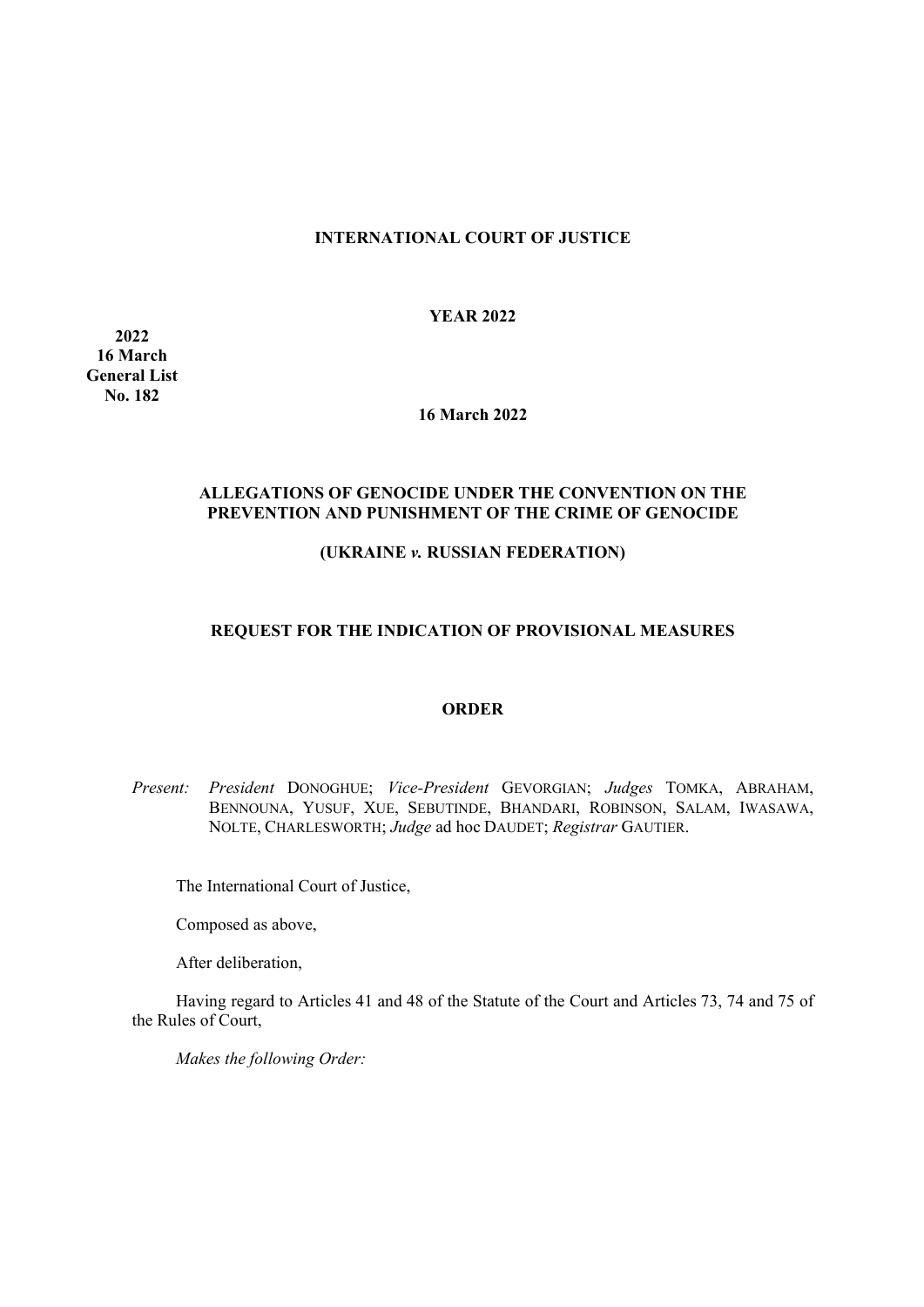1. On 26 February 2022, at 9.30 p.m., Ukraine filed in the Registry of the Court an Application instituting proceedings against the Russian Federation concerning "a dispute . . . relating to the interpretation, application and fulfilment of the 1948 Convention on the Prevention and Punishment of the Crime of Genocide" (hereinafter the "Genocide Convention" or the "Convention").

2. At the end of its Application, Ukraine

"respectfully requests the Court to:

- *(a)* Adjudge and declare that, contrary to what the Russian Federation claims, no acts of genocide, as defined by Article III of the Genocide Convention, have been committed in the Luhansk and Donetsk oblasts of Ukraine.
- *(b)* Adjudge and declare that the Russian Federation cannot lawfully take any action under the Genocide Convention in or against Ukraine aimed at preventing or punishing an alleged genocide, on the basis of its false claims of genocide in the Luhansk and Donetsk oblasts of Ukraine.
- *(c)* Adjudge and declare that the Russian Federation's recognition of the independence of the so-called 'Donetsk People's Republic' and 'Luhansk People's Republic' on 22 February 2022 is based on a false claim of genocide and therefore has no basis in the Genocide Convention.
- *(d)* Adjudge and declare that the 'special military operation' declared and carried out by the Russian Federation on and after 24 February 2022 is based on a false claim of genocide and therefore has no basis in the Genocide Convention.
- *(e)* Require that the Russian Federation provide assurances and guarantees of non-repetition that it will not take any unlawful measures in and against Ukraine, including the use of force, on the basis of its false claim of genocide.
- *(f)* Order full reparation for all damage caused by the Russian Federation as a consequence of any actions taken on the basis of Russia's false claim of genocide."

3. In its Application, Ukraine seeks to found the Court's jurisdiction on Article 36, paragraph 1, of the Statute of the Court and on Article IX of the Genocide Convention.

4. Together with the Application, Ukraine submitted a Request for the indication of provisional measures with reference to Article 41 of the Statute and to Articles 73, 74 and 75 of the Rules of Court.

5. At the end of its Request, Ukraine asked the Court to indicate the following provisional measures: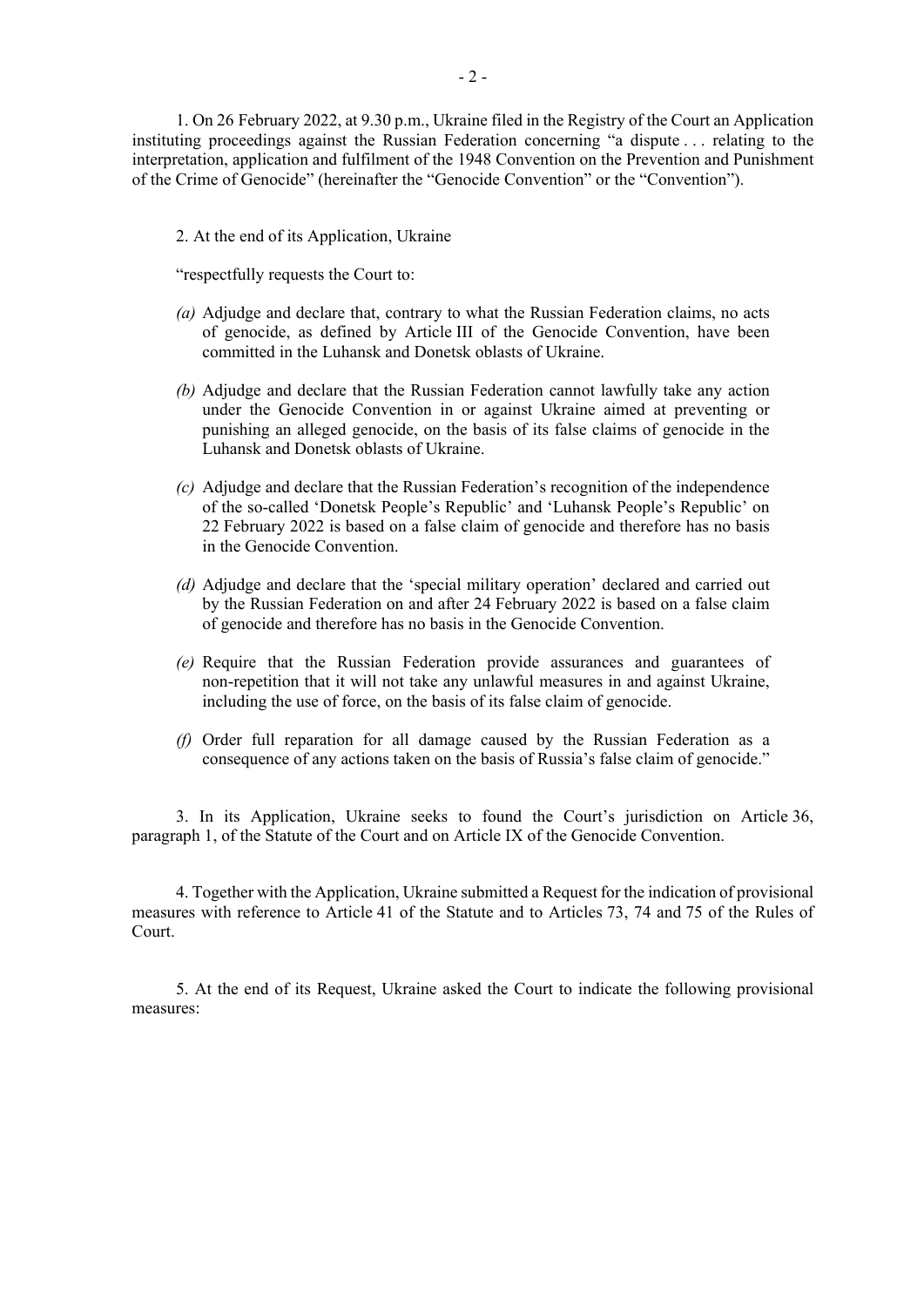- "*(a)* The Russian Federation shall immediately suspend the military operations commenced on 24 February 2022 that have as their stated purpose and objective the prevention and punishment of a claimed genocide in the Luhansk and Donetsk oblasts of Ukraine.
- *(b)* The Russian Federation shall immediately ensure that any military or irregular armed units which may be directed or supported by it, as well as any organizations and persons which may be subject to its control, direction or influence, take no steps in furtherance of the military operations which have as their stated purpose and objective preventing or punishing Ukraine for committing genocide.
- *(c)* The Russian Federation shall refrain from any action and shall provide assurances that no action is taken that may aggravate or extend the dispute that is the subject of this Application, or render this dispute more difficult to resolve.
- *(d)* The Russian Federation shall provide a report to the Court on measures taken to implement the Court's Order on Provisional Measures one week after such Order and then on a regular basis to be fixed by the Court."
- 6. Ukraine also requested the President of the Court

"pursuant to Article 74 (4) of the Rules of Court . . . to call upon the Russian Federation to immediately halt all military actions in Ukraine pending the holding of a hearing, to enable any order the Court may make on the request for provisional measures to have its appropriate effects".

7. In the morning of 27 February 2022, the Registrar communicated by email to the Russian Federation an advance copy of the Application and Request for the indication of provisional measures. These documents were formally communicated to the Russian Federation on 28 February 2022, pursuant to Article 40, paragraph 2, of the Statute of the Court in respect of the Application, and pursuant to Article 73, paragraph 2, of the Rules of Court in respect of the Request for the indication of provisional measures. The Registrar also notified the Secretary-General of the United Nations of the filing of the Application and the Request by Ukraine.

8. Pending the notification provided for by Article 40, paragraph 3, of the Statute, the Registrar informed all States entitled to appear before the Court of the filing of the Application and the Request for the indication of provisional measures by a letter dated 2 March 2022.

9. Since the Court included upon the Bench no judge of Ukrainian nationality, Ukraine proceeded to exercise the right conferred upon it by Article 31 of the Statute to choose a judge *ad hoc* to sit in the case; it chose Mr. Yves Daudet.

10. By a letter dated 1 March 2022, the President of the Court, exercising the powers conferred upon her under Article 74, paragraph 4, of the Rules of Court, called the attention of the Russian Federation to the need to act in such a way as would enable any order the Court may make on the request for provisional measures to have its appropriate effects.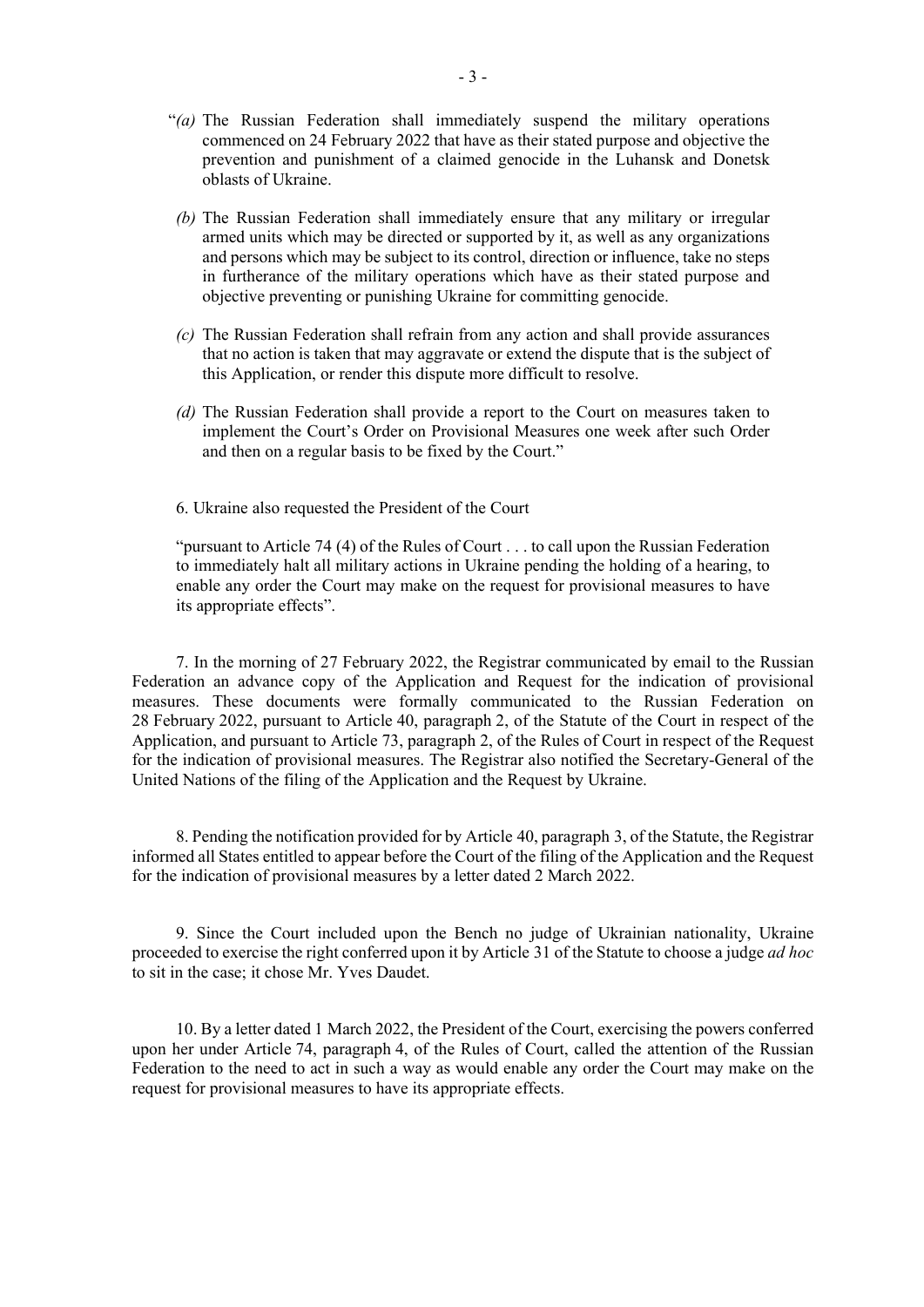11. By letters dated 1 March 2022, the Registrar informed the Parties that, pursuant to Article 74, paragraph 3, of the Rules, the Court had fixed 7 and 8 March 2022 as the dates for the oral proceedings on the Request for the indication of provisional measures. The Registrar indicated that the hearings would be held in a hybrid format, pursuant to which each Party could choose to have a certain number of representatives present in the Great Hall of Justice, with other members of the delegation participating by video-link.

12. By a letter dated 5 March 2022, the Ambassador of the Russian Federation to the Kingdom of the Netherlands indicated that his Government had decided not to participate in the oral proceedings due to open on 7 March 2022.

13. At the public hearing held in a hybrid format on 7 March 2022, oral observations on the Request for the indication of provisional measures were presented by:

| On behalf of Ukraine: | Mr. Anton Korynevych,    |
|-----------------------|--------------------------|
|                       | Mr. Jean-Marc Thouvenin, |
|                       | Mr. David M. Zionts,     |
|                       | Ms Marney L. Cheek,      |
|                       | Mr. Jonathan Gimblett,   |
|                       | Mr. Harold Hongju Koh,   |
|                       | Ms Oksana Zolotaryova.   |

14. At the end of its oral observations, Ukraine asked the Court to indicate the following provisional measures:

- "*(a)* The Russian Federation shall immediately suspend the military operations commenced on 24 February 2022 that have as their stated purpose and objective the prevention and punishment of a claimed genocide in the Luhansk and Donetsk oblasts of Ukraine.
	- *(b)* The Russian Federation shall immediately ensure that any military or irregular armed units which may be directed or supported by it, as well as any organizations and persons which may be subject to its control, direction or influence, take no steps in furtherance of the military operations which have as their stated purpose and objective preventing or punishing Ukraine for committing genocide.
	- *(c)* The Russian Federation shall refrain from any action and shall provide assurances that no action is taken that may aggravate or extend the dispute that is the subject of this Application, or render this dispute more difficult to resolve.
	- *(d)* The Russian Federation shall provide a report to the Court on measures taken to implement the Court's Order on Provisional Measures one week after such order and then on a regular basis to be fixed by the Court."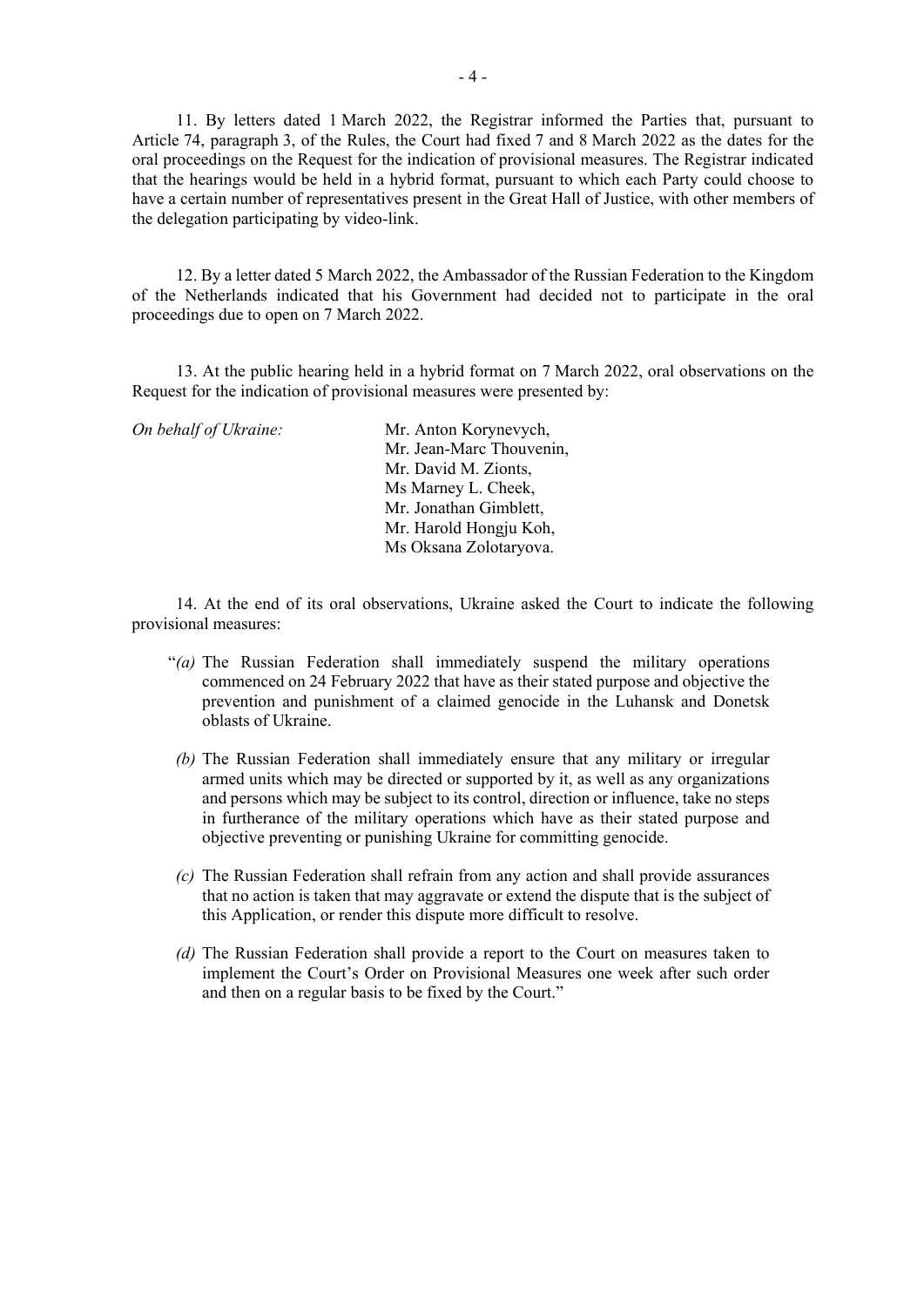15. Under cover of a letter dated 7 March 2022 received in the Registry shortly after the closure of the hearing, the Ambassador of the Russian Federation to the Kingdom of the Netherlands communicated to the Court a document setting out "the position of the Russian Federation regarding the lack of jurisdiction of the Court in t[he] case".

16. Since the Government of the Russian Federation did not appear at the oral proceedings, no formal request was presented by that Government. However, in the document communicated to the Court on 7 March 2022, the Russian Federation contends that the Court lacks jurisdiction to entertain the case and "requests the Court to refrain from indicating provisional measures and to remove the case from its list".

\* \*

\*

#### **I. INTRODUCTION**

17. The context in which the present case comes before the Court is well-known. On 24 February 2022, the President of the Russian Federation, Mr. Vladimir Putin, declared that he had decided to conduct a "special military operation" against Ukraine. Since then, there has been intense fighting on Ukrainian territory, which has claimed many lives, has caused extensive displacement and has resulted in widespread damage. The Court is acutely aware of the extent of the human tragedy that is taking place in Ukraine and is deeply concerned about the continuing loss of life and human suffering.

18. The Court is profoundly concerned about the use of force by the Russian Federation in Ukraine, which raises very serious issues of international law. The Court is mindful of the purposes and principles of the United Nations Charter and of its own responsibilities in the maintenance of international peace and security as well as in the peaceful settlement of disputes under the Charter and the Statute of the Court. It deems it necessary to emphasize that all States must act in conformity with their obligations under the United Nations Charter and other rules of international law, including international humanitarian law.

19. The ongoing conflict between the Parties has been addressed in the framework of several international institutions. The General Assembly of the United Nations adopted a resolution referring to many aspects of the conflict on 2 March 2022 (doc. A/RES/ES-11/1). The present case before the Court, however, is limited in scope, as Ukraine has instituted these proceedings only under the Genocide Convention.

\*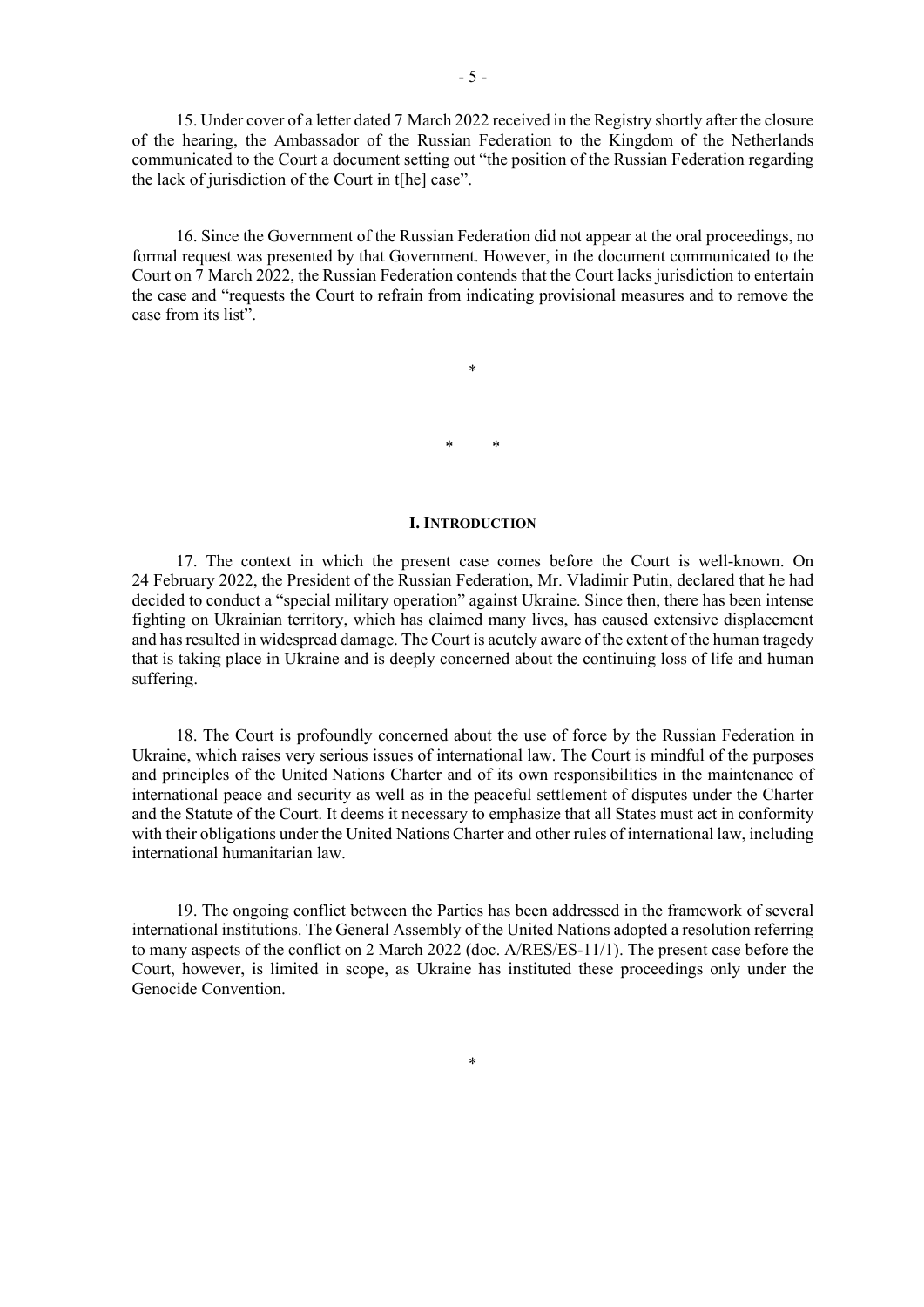- 6 -

20. The Court regrets the decision taken by the Russian Federation not to participate in the oral proceedings on the request for the indication of provisional measures, as set out in the above-mentioned letter of 5 March 2022 (see paragraph 12 above).

21. The non-appearance of a party has a negative impact on the sound administration of justice, as it deprives the Court of assistance that a party could have provided to it. Nevertheless, the Court must proceed in the discharge of its judicial function at any phase of the case (*Arbitral Award of 3 October 1899 (Guyana* v. *Venezuela), Jurisdiction of the Court, Judgment, I.C.J. Reports 2020*, p. 464, para. 25; *Military and Paramilitary Activities in and against Nicaragua (Nicaragua* v. *United States of America), Merits, Judgment, I.C.J. Reports 1986*, p. 23, para. 27).

22. Though formally absent from the proceedings, non-appearing parties sometimes submit to the Court letters and documents in ways and by means not contemplated by its Rules (*Military and Paramilitary Activities in and against Nicaragua (Nicaragua* v. *United States of America), Merits, Judgment, I.C.J. Reports 1986*, p. 25, para. 31). It is valuable for the Court to know the views of both parties in whatever form those views may have been expressed *(ibid.)*. The Court will therefore take account of the document communicated by the Russian Federation on 7 March 2022 to the extent that it finds this appropriate in discharging its duties.

23. The Court recalls that the non-appearance of one of the States concerned cannot by itself constitute an obstacle to the indication of provisional measures (*United States Diplomatic and Consular Staff in Tehran (United States of America* v. *Iran), Provisional Measures, Order of 15 December 1979, I.C.J. Reports 1979*, p. 13, para. 13). It emphasizes that the non-participation of a party in the proceedings at any stage of the case cannot, in any circumstances, affect the validity of its decision (cf. *Arbitral Award of 3 October 1899 (Guyana* v. *Venezuela), Jurisdiction of the Court, Judgment, I.C.J. Reports 2020*, p. 464, para. 26; *Military and Paramilitary Activities in and against Nicaragua (Nicaragua* v. *United States of America), Merits, Judgment, I.C.J. Reports 1986*, p. 23, para. 27). Should the present case extend beyond the current phase, the Russian Federation, which remains a Party to the case, will be able, if it so wishes, to appear before the Court to present its arguments (*Military and Paramilitary Activities in and against Nicaragua (Nicaragua* v. *United States of America), Merits, Judgment, I.C.J. Reports 1986*, pp. 142-143, para. 284).

#### **II. PRIMA FACIE JURISDICTION**

#### **1. General observations**

24. The Court may indicate provisional measures only if the provisions relied on by the applicant appear, prima facie, to afford a basis on which its jurisdiction could be founded, but it need not satisfy itself in a definitive manner that it has jurisdiction as regards the merits of the case (see, for example, *Application of the Convention on the Prevention and Punishment of the Crime of Genocide (The Gambia* v. *Myanmar), Provisional Measures, Order of 23 January 2020, I.C.J. Reports 2020*, p. 9, para. 16).

25. In the present case, Ukraine seeks to found the jurisdiction of the Court on Article 36, paragraph 1, of the Statute of the Court and on Article IX of the Genocide Convention (see paragraph 3 above). The Court must therefore first determine whether those provisions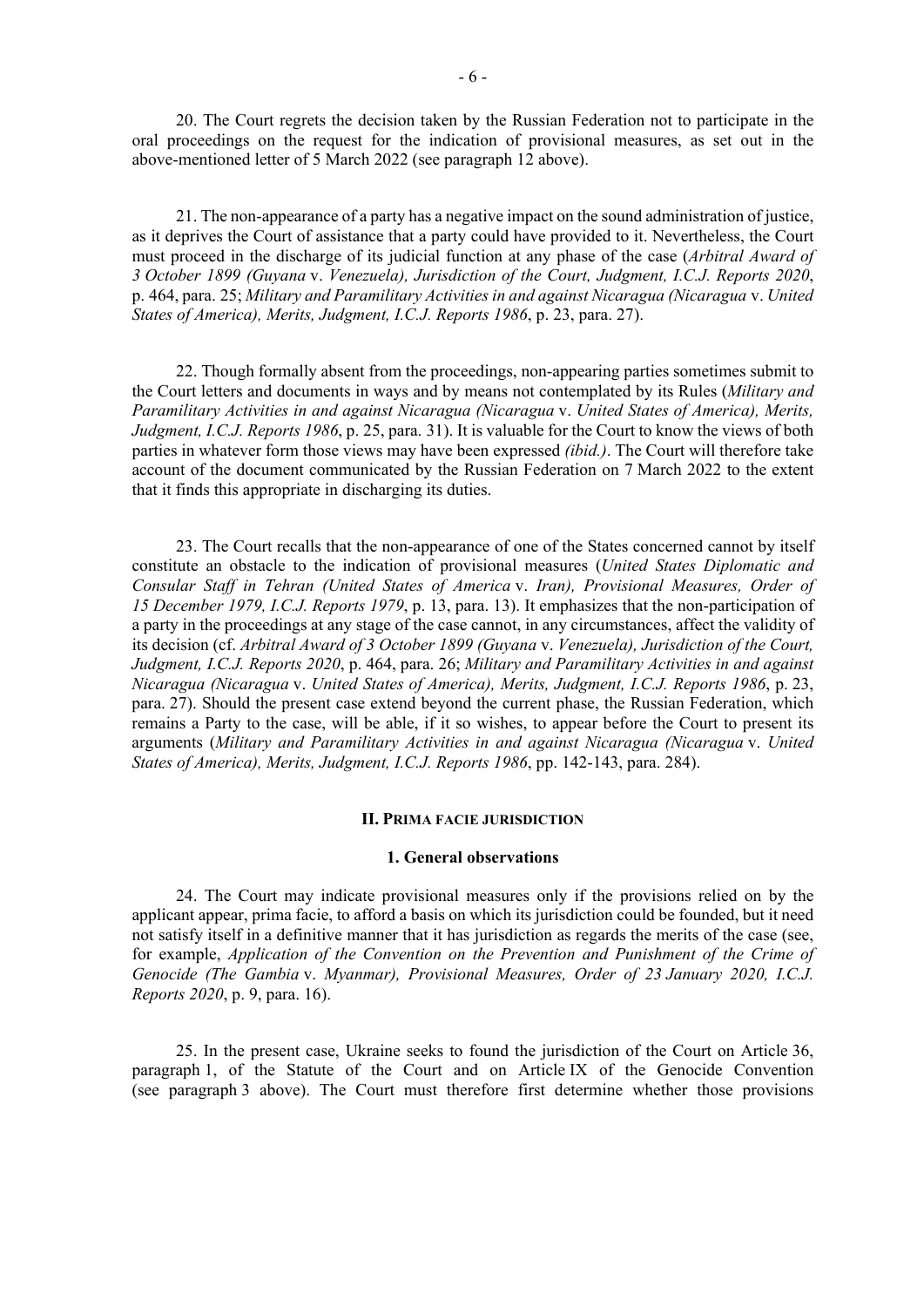prima facie confer upon it jurisdiction to rule on the merits of the case, enabling it  $\frac{d}{dt}$  if the other necessary conditions are fulfilled — to indicate provisional measures.

26. Article IX of the Genocide Convention reads as follows:

"Disputes between the Contracting Parties relating to the interpretation, application or fulfilment of the present Convention, including those relating to the responsibility of a State for genocide or for any of the other acts enumerated in article III, shall be submitted to the International Court of Justice at the request of any of the parties to the dispute."

27. Ukraine and the Russian Federation are both parties to the Genocide Convention. Ukraine deposited its instrument of ratification on 15 November 1954 with a reservation to Article IX of the Convention; on 20 April 1989, the depositary received notification that this reservation had been withdrawn. The Russian Federation is a party to the Genocide Convention as the State continuing the legal personality of the Union of Soviet Socialist Republics, which deposited its instrument of ratification on 3 May 1954 with a reservation to Article IX of the Convention; on 8 March 1989, the depositary received notification that this reservation had been withdrawn.

#### **2. Existence of a dispute relating to the interpretation, application or fulfilment of the Genocide Convention**

28. Article IX of the Genocide Convention makes the Court's jurisdiction conditional on the existence of a dispute relating to the interpretation, application or fulfilment of the Convention. According to the established case law of the Court, a dispute is "a disagreement on a point of law or fact, a conflict of legal views or of interests" between parties (*Mavrommatis Palestine Concessions, Judgment No. 2, 1924, P.C.I.J., Series A, No. 2*, p. 11). In order for a dispute to exist, "[i]t must be shown that the claim of one party is positively opposed by the other" (*South West Africa (Ethiopia* v. *South Africa; Liberia* v. *South Africa), Preliminary Objections, Judgment, I.C.J. Reports 1962*, p. 328). The two sides must "'hold clearly opposite views concerning the question of the performance or non-performance of certain' international obligations" (*Alleged Violations of Sovereign Rights and Maritime Spaces in the Caribbean Sea (Nicaragua* v. *Colombia), Preliminary Objections, Judgment, I.C.J. Reports 2016 (I)*, p. 26, para. 50, citing *Interpretation of Peace Treaties with Bulgaria, Hungary and Romania, First Phase, Advisory Opinion, I.C.J. Reports 1950*, p. 74). To determine whether a dispute exists in the present case, the Court cannot limit itself to noting that one of the Parties maintains that the Convention applies, while the other denies it (see *Application of the International Convention on the Elimination of All Forms of Racial Discrimination (Qatar* v. *United Arab Emirates), Provisional Measures, Order of 23 July 2018, I.C.J. Reports 2018 (II)*, p. 414, para. 18).

29. Since Ukraine has invoked as the basis of the Court's jurisdiction the compromissory clause in an international convention, the Court must ascertain, at the present stage of the proceedings, whether it appears that the acts complained of by the Applicant are capable of falling within the scope of that convention *ratione materiae* (cf. *Jadhav (India* v. *Pakistan), Provisional Measures, Order of 18 May 2017, I.C.J. Reports 2017*, p. 239, para. 30).

\* \*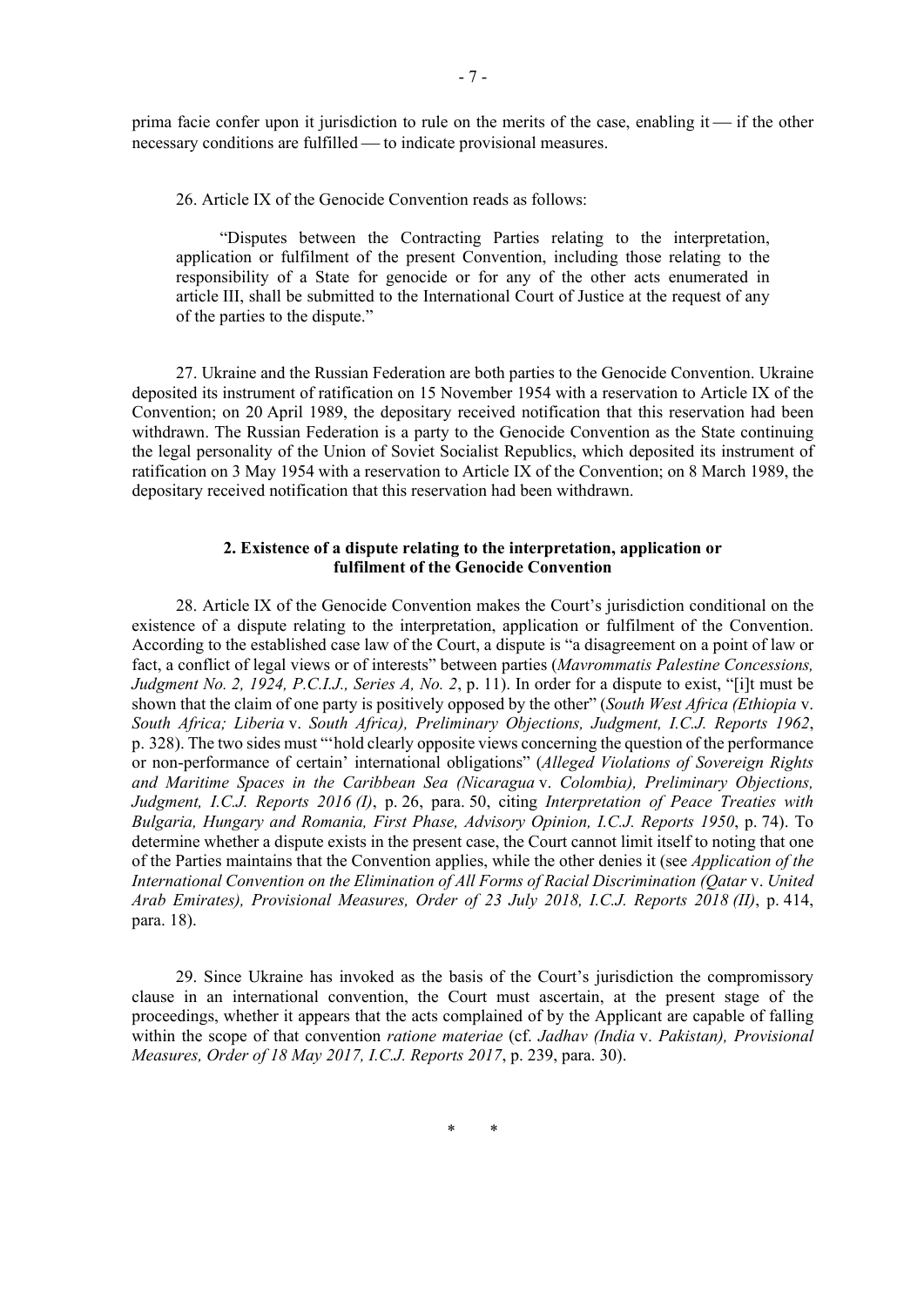30. Ukraine contends that a dispute exists between it and the Russian Federation relating to the interpretation, application or fulfilment of the Genocide Convention. It maintains that the Parties disagree on whether genocide, as defined in Article II of the Convention, has occurred or is occurring in the Luhansk and Donetsk oblasts of Ukraine and whether Ukraine has committed genocide. In this regard, the Applicant submits that it profoundly disagrees with the unsubstantiated allegation of the Russian Federation that genocide has taken place in Ukraine and that it has made this known to the Russian Federation on multiple occasions since September 2014, including through a statement by the Minister for Foreign Affairs of Ukraine before the General Assembly of the United Nations on 23 February 2022.

31. Ukraine further argues that the dispute between the Parties concerns the question whether, as a consequence of the Russian Federation's unilateral assertion that genocide is occurring, the Russian Federation has a lawful basis to take military action in and against Ukraine to prevent and punish genocide pursuant to Article I of the Genocide Convention. Ukraine considers that the Russian Federation "has turned the Genocide Convention on its head", making a false claim of genocide as a basis for actions on its part that constitute grave violations of the human rights of millions of people across Ukraine. It asserts that, rather than taking military action to prevent and punish genocide, the Russian Federation should have seised the organs of the United Nations under Article VIII of the Convention or seised the Court under Article IX thereof. Ukraine states that it vehemently disagrees with the Russian Federation's interpretation, application and fulfilment of the Convention. Referring, *inter alia*, to a statement by the Ukrainian Ministry of Foreign Affairs of 26 February 2022, Ukraine asserts that the Russian Federation "could not have been unaware, that its views were 'positively opposed'" by Ukraine.

\*

32. In the document communicated to the Court on 7 March 2022, the Russian Federation states that the only basis for jurisdiction referred to by Ukraine is the dispute resolution clause contained in Article IX of the Genocide Convention. However, according to the Respondent, it is clear from the plain language of the Convention that it does not regulate the use of force between States. The Respondent submits that, in order to "glue" the Convention to the use of force for the purposes of invoking its dispute resolution clause, Ukraine has claimed that the Russian Federation commenced its "special military operation" on the basis of allegations of genocide committed by Ukraine. The Russian Federation asserts that, in reality, its "special military operation" on the territory of Ukraine is based on Article 51 of the United Nations Charter and customary international law and that the Convention cannot provide a legal basis for a military operation, which is beyond the scope of the Convention.

33. The Respondent further states that the legal basis for the "special military operation" was communicated on 24 February 2022 to the Secretary-General of the United Nations and the United Nations Security Council by the Permanent Representative of the Russian Federation to the United Nations in the form of a notification under Article 51 of the United Nations Charter (circulated as document S/2022/154 of the Security Council). The Russian Federation contends that,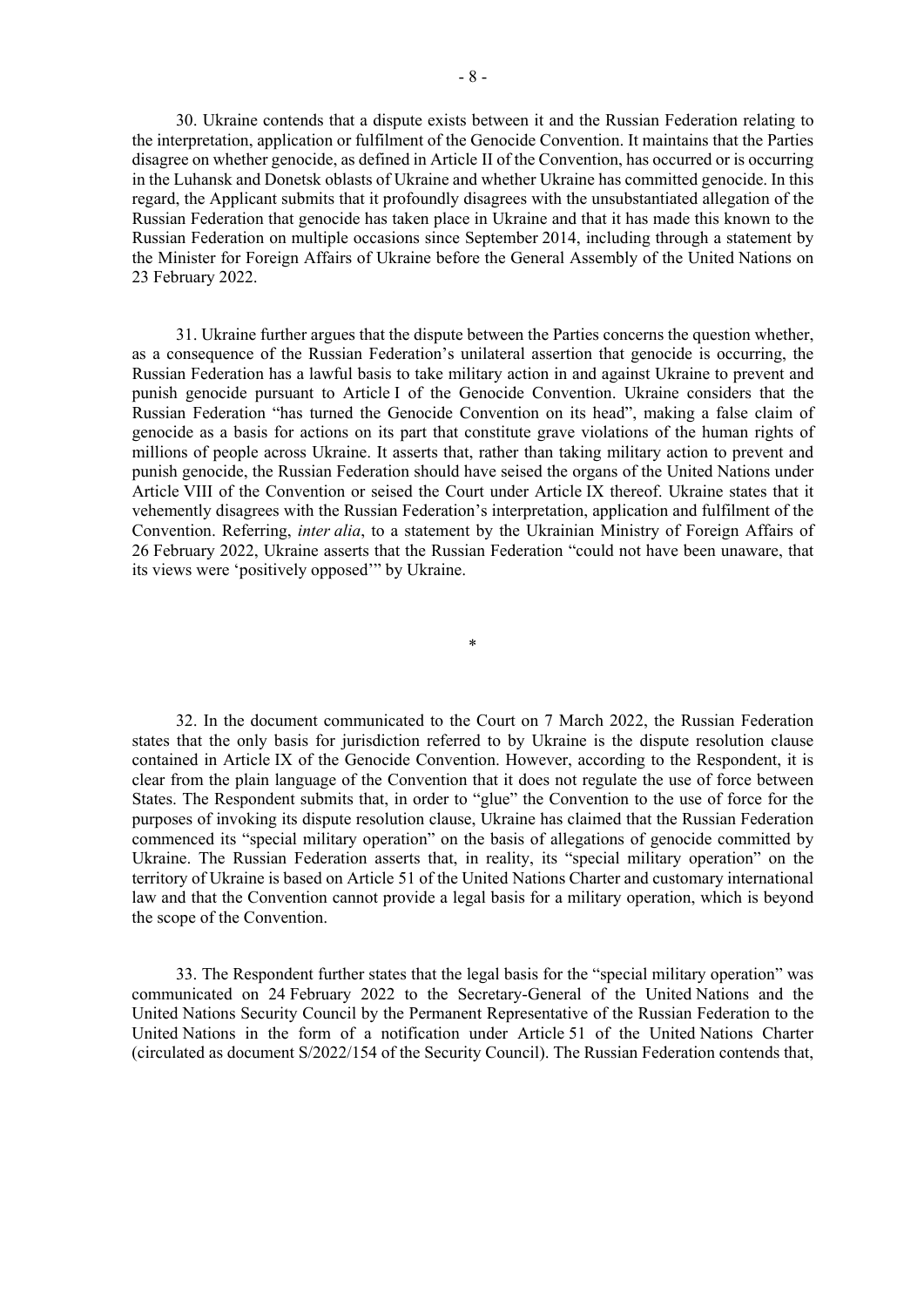while the address of President Putin "to the citizens of Russia" that was appended to the notification may in certain contexts have referred to genocide, this reference is not the same as the invocation of the Convention as a legal justification for its operation, nor does it indicate that the Russian Federation recognizes the existence of a dispute under the Convention. The Russian Federation emphasizes that there are no references to the Genocide Convention in the address made by its President on 24 February 2022.

34. The Russian Federation therefore concludes that Ukraine's "Application and Request manifestly fall beyond the scope of the Convention and thus the jurisdiction of the Court"; it asks the Court to remove the case from its List.

\* \*

35. The Court recalls that, for the purposes of deciding whether there was a dispute between the Parties at the time of the filing of the Application, it takes into account in particular any statements or documents exchanged between the Parties, as well as any exchanges made in multilateral settings. In so doing, it pays special attention to the author of the statement or document, their intended or actual addressee, and their content. The existence of a dispute is a matter for objective determination by the Court; it is a matter of substance, and not a question of form or procedure (see *Application of the Convention on the Prevention and Punishment of the Crime of Genocide (The Gambia* v. *Myanmar), Provisional Measures, Order of 23 January 2020, I.C.J. Reports 2020*, p. 12, para. 26).

36. The Court notes that the Applicant disputes the Russian Federation's allegation that Ukraine has committed or is committing genocide in the Luhansk and Donetsk regions of Ukraine. Ukraine also asserts that nothing in the Convention authorizes the Russian Federation to use force against Ukraine as a means to fulfil its obligation under Article I thereof to prevent and punish genocide.

37. In this regard the Court observes that, since 2014, various State organs and senior representatives of the Russian Federation have referred, in official statements, to the commission of acts of genocide by Ukraine in the Luhansk and Donetsk regions. The Court observes, in particular, that the Investigative Committee of the Russian Federation — an official State organ — has, since 2014, instituted criminal proceedings against high-ranking Ukrainian officials regarding the alleged commission of acts of genocide against the Russian-speaking population living in the above-mentioned regions "in violation of the 1948 Convention on the Prevention and Punishment of the Crime of Genocide".

38. The Court recalls that, in an address made on 21 February 2022, the President of the Russian Federation, Mr. Vladimir Putin, described the situation in Donbass as a "horror and genocide, which almost 4 million people are facing".

39. By a letter dated 24 February 2022 (see paragraph 33 above), the Permanent Representative of the Russian Federation to the United Nations requested the Secretary-General to circulate, as a document of the Security Council, the "text of the address of the President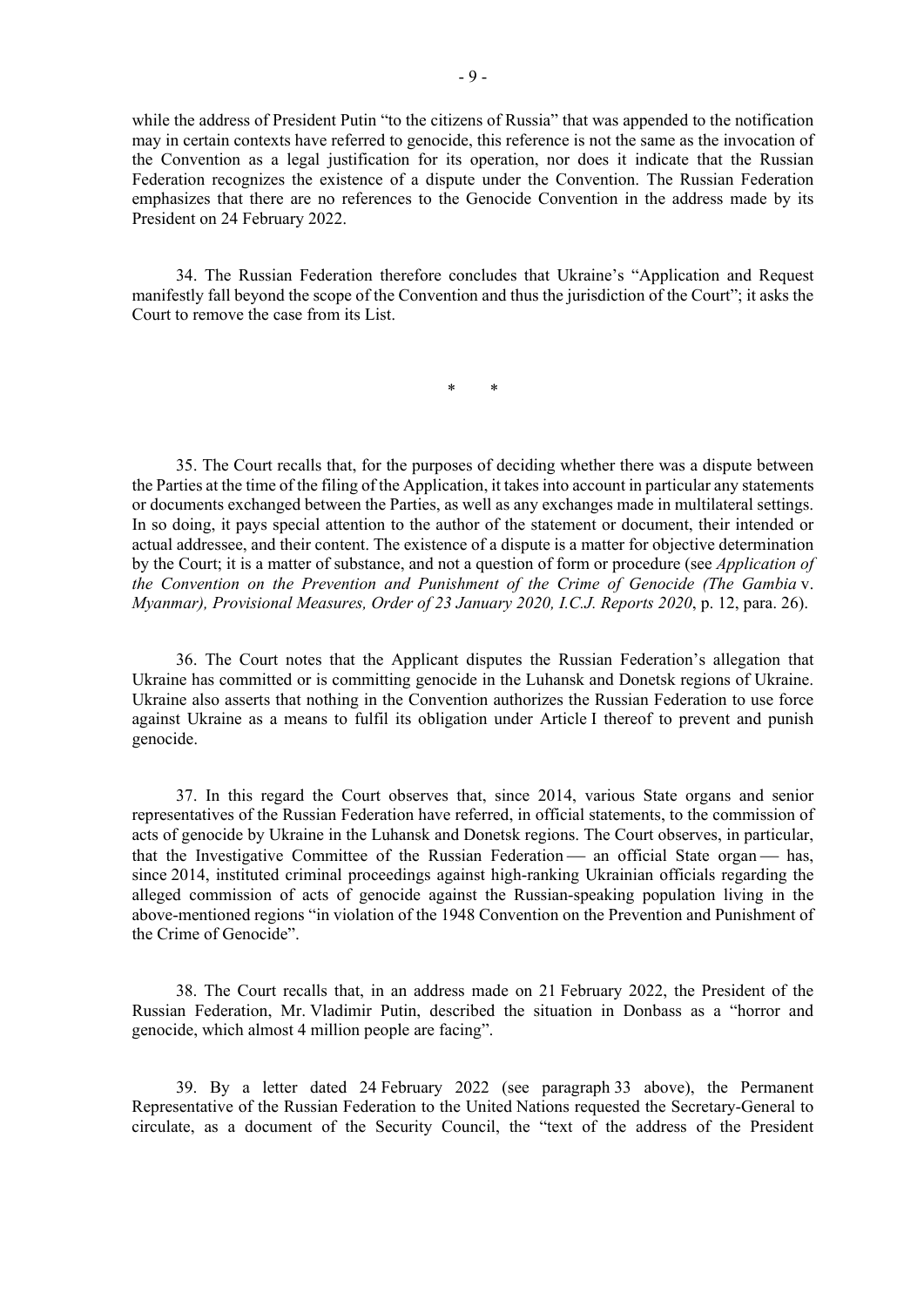of the Russian Federation, Vladimir Putin, to the citizens of Russia, informing them of the measures taken in accordance with Article 51 of the Charter of the United Nations in exercise of the right of self-defence". In his address, pronounced on 24 February 2022, the President of the Russian Federation explained that he had decided, "in accordance with Article 51 (chapter VII) of the Charter of the United Nations . . . to conduct a special military operation with the approval of the Federation Council of Russia and pursuant to the treaties on friendship and mutual assistance with the Donetsk People's Republic and the Lugansk People's Republic". He specified that the "purpose" of the special operation was "to protect people who have been subjected to abuse and genocide by the Kiev regime for eight years". He stated that the Russian Federation had to stop "a genocide" against millions of people and that it would seek the prosecution of those who had committed numerous bloody crimes against civilians, including citizens of the Russian Federation.

40. The Permanent Representative of the Russian Federation to the United Nations, referring to the address by the President of the Russian Federation of 24 February 2022, explained at a meeting of the Security Council on Ukraine that "the purpose of the special operation [was] to protect people who ha<sup>[d]</sup> been subjected to abuse and genocide by the Kyiv regime for eight years".

41. Two days later, the Permanent Representative of the Russian Federation to the European Union stated in an interview that the operation was a "peace enforcement special military operation" carried out in an "effort aimed at de-Nazification", adding that people had been actually "exterminated" and that "the official term of genocide as coined in international law[, if one] read[s] the definition, . . . fits pretty well".

42. In response to the Russian Federation's allegations and its military actions, the Ministry of Foreign Affairs of Ukraine issued a statement on 26 February 2022, saying that Ukraine "strongly denies Russia's allegations of genocide" and disputes "any attempt to use such manipulative allegations as an excuse for Russia's unlawful aggression".

43. At the present stage of these proceedings, the Court is not required to ascertain whether any violations of obligations under the Genocide Convention have occurred in the context of the present dispute. Such a finding could be made by the Court only at the stage of the examination of the merits of the present case. At the stage of making an order on a request for the indication of provisional measures, the Court's task is to establish whether the acts complained of by Ukraine appear to be capable of falling within the provisions of the Genocide Convention.

44. The Court recalls that, while it is not necessary for a State to refer expressly to a specific treaty in its exchanges with the other State to enable it later to invoke the compromissory clause of that instrument to institute proceedings before the Court (*Military and Paramilitary Activities in and against Nicaragua (Nicaragua* v. *United States of America), Jurisdiction and Admissibility, Judgment, I.C.J. Reports 1984*, pp. 428-429, para. 83), the exchanges must refer to the subject-matter of the treaty with sufficient clarity to enable the State against which a claim is made to ascertain that there is, or may be, a dispute with regard to that subject-matter (*Application of the International Convention on the Elimination of All Forms of Racial Discrimination (Georgia* v. *Russian Federation), Preliminary Objections, Judgment, I.C.J. Reports 2011 (I)*, p. 85, para. 30). The Court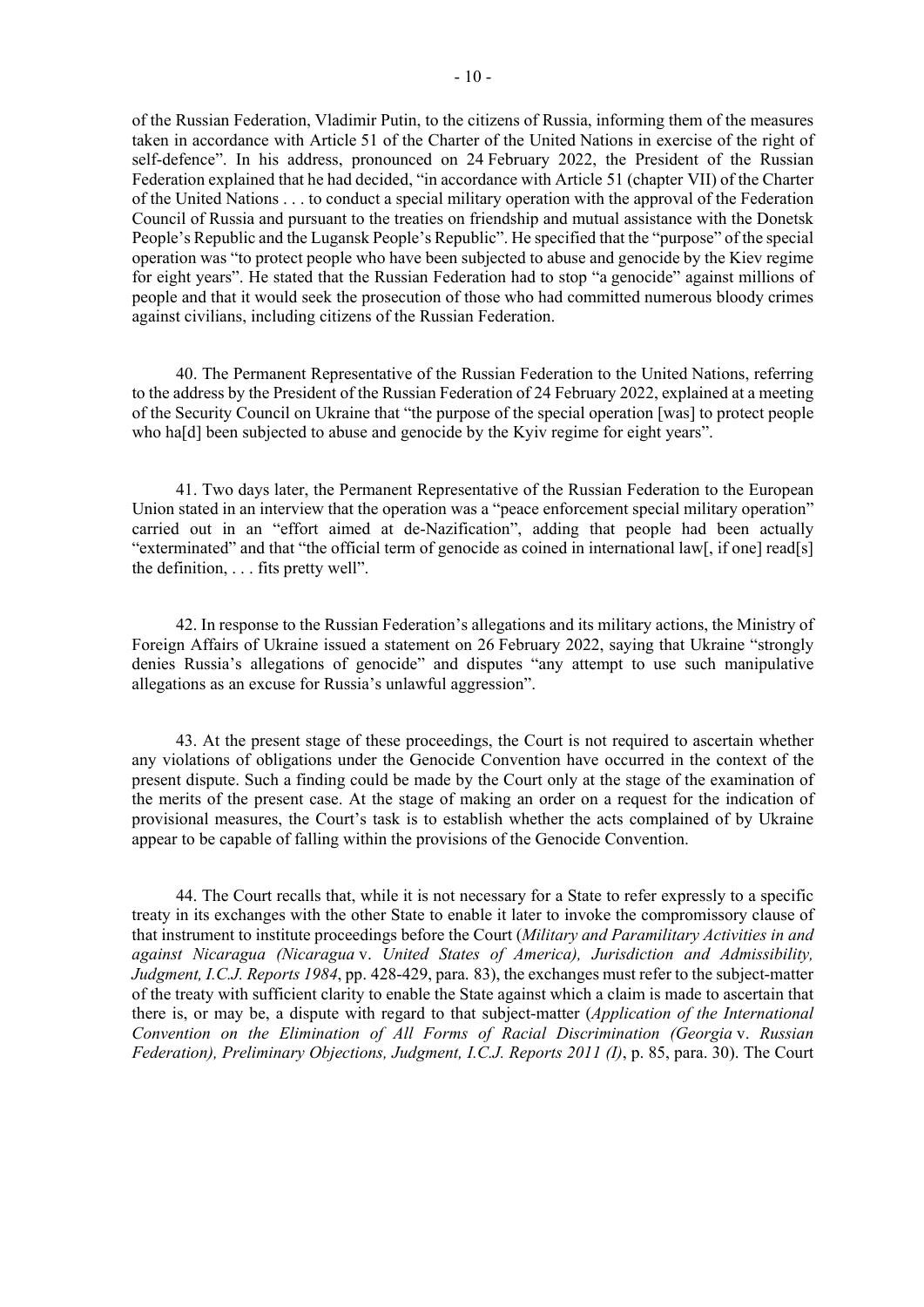considers that, in the present proceedings, the evidence in the case file demonstrates prima facie that statements made by the Parties referred to the subject-matter of the Genocide Convention in a sufficiently clear way to allow Ukraine to invoke the compromissory clause in this instrument as a basis for the Court's jurisdiction.

45. The statements made by the State organs and senior officials of the Parties indicate a divergence of views as to whether certain acts allegedly committed by Ukraine in the Luhansk and Donetsk regions amount to genocide in violation of its obligations under the Genocide Convention, as well as whether the use of force by the Russian Federation for the stated purpose of preventing and punishing alleged genocide is a measure that can be taken in fulfilment of the obligation to prevent and punish genocide contained in Article I of the Convention. In the Court's view, the acts complained of by the Applicant appear to be capable of falling within the provisions of the Genocide Convention.

46. The Court recalls the Russian Federation's assertion that its "special military operation" is based on Article 51 of the United Nations Charter and customary international law (see paragraphs 32-33). The Court observes in this respect that certain acts or omissions may give rise to a dispute that falls within the ambit of more than one treaty (cf. *Alleged Violations of the 1955 Treaty of Amity, Economic Relations, and Consular Rights (Islamic Republic of Iran* v. *United States of America), Preliminary Objections, Judgment of 3 February 2021*, para. 56). The above-referenced assertion of the Russian Federation does not therefore preclude a prima facie finding by the Court that the dispute presented in the Application relates to the interpretation, application or fulfilment of the Genocide Convention.

47. The Court finds therefore that the above-mentioned elements are sufficient at this stage to establish prima facie the existence of a dispute between the Parties relating to the interpretation, application or fulfilment of the Genocide Convention.

#### **3. Conclusion as to prima facie jurisdiction**

48. In light of the foregoing, the Court concludes that, prima facie, it has jurisdiction pursuant to Article IX of the Genocide Convention to entertain the case.

49. Given the above conclusion, the Court considers that it cannot accede to the Russian Federation's request that the case be removed from the General List for manifest lack of jurisdiction.

#### **III. THE RIGHTS WHOSE PROTECTION IS SOUGHT AND THE LINK BETWEEN SUCH RIGHTS AND THE MEASURES REQUESTED**

50. The power of the Court to indicate provisional measures under Article 41 of the Statute has as its object the preservation of the respective rights claimed by the parties in a case, pending its decision on the merits thereof. It follows that the Court must be concerned to preserve by such measures the rights which may subsequently be adjudged by it to belong to either party. Therefore, the Court may exercise this power only if it is satisfied that the rights asserted by the party requesting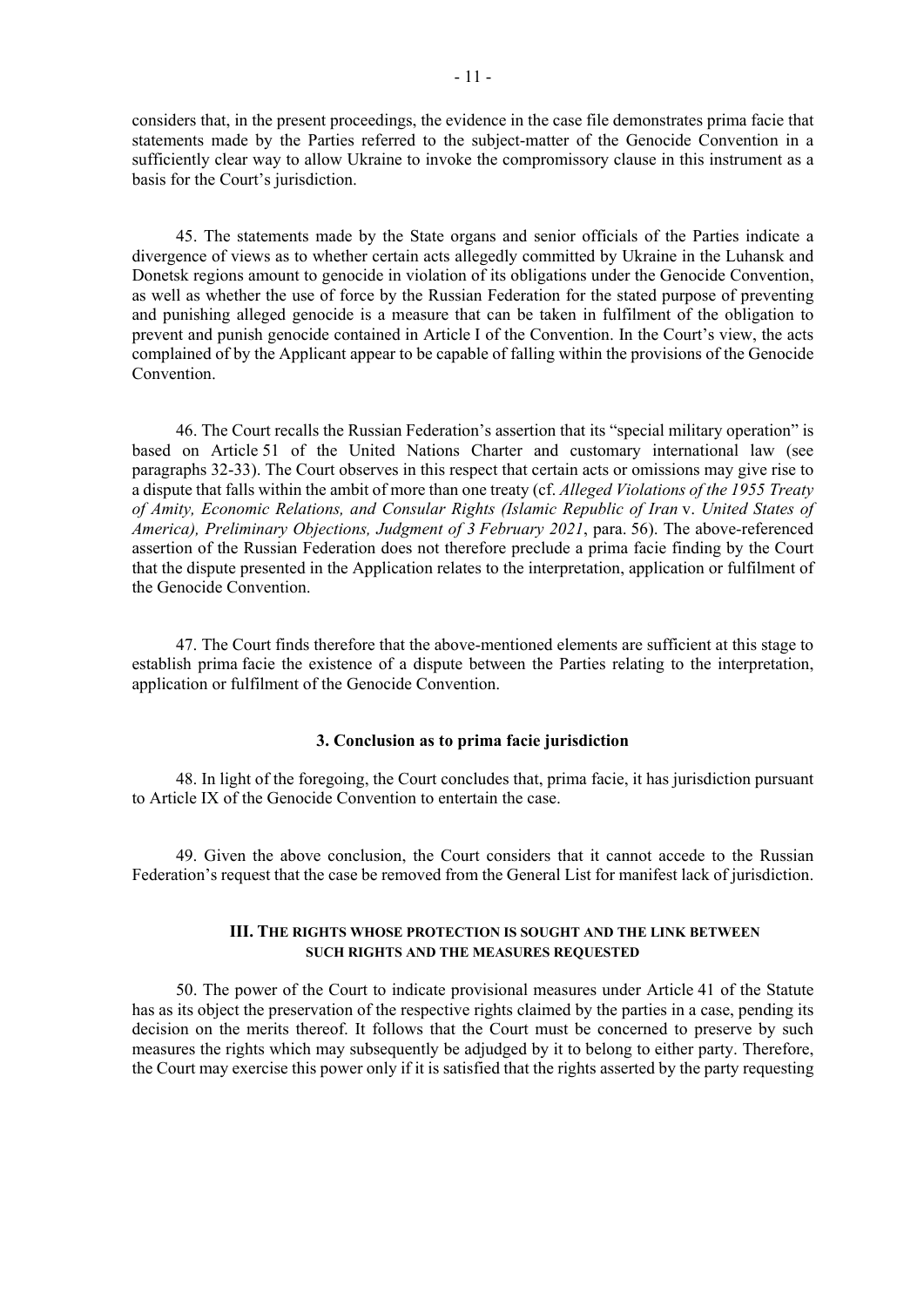such measures are at least plausible (see, for example, *Application of the Convention on the Prevention and Punishment of the Crime of Genocide (The Gambia* v. *Myanmar), Provisional Measures, Order of 23 January 2020, I.C.J. Reports 2020*, p. 18, para. 43).

51. At this stage of the proceedings, however, the Court is not called upon to determine definitively whether the rights which Ukraine wishes to see protected exist; it need only decide whether the rights claimed by Ukraine on the merits, and for which it is seeking protection, are plausible. Moreover, a link must exist between the rights whose protection is sought and the provisional measures being requested (*ibid.*, para. 44).

\* \*

52. In the present proceedings, Ukraine argues that it seeks provisional measures to protect its rights "not to be subject to a false claim of genocide", and "not to be subjected to another State's military operations on its territory based on a brazen abuse of Article I of the Genocide Convention". It states that the Russian Federation has acted inconsistently with its obligations and duties, as set out in Articles I and IV of the Convention.

53. Ukraine contends that it has a right to demand good faith performance of obligations under the Genocide Convention by the Russian Federation, in accordance with the object and purpose of the Convention. It states that the Russian Federation has abused and misused the rights and duties stipulated in the Convention and that the "special military operation" of the Respondent is an aggression undertaken "under the guise" of the duty to prevent and punish genocide, enshrined in Articles I and IV of the Convention, and that it frustrates the object and purpose of the Convention.

54. The Applicant further submits that it has a right under the Convention not to be harmed by the Russian Federation's misuse and abuse of the Convention. It considers in particular that it has a right not to suffer grave harm as a result of a military action falsely cloaked as one undertaken to prevent and punish genocide.

55. Ukraine asserts that the above-mentioned rights are grounded in a possible interpretation of the Genocide Convention and are therefore plausible.

\* \*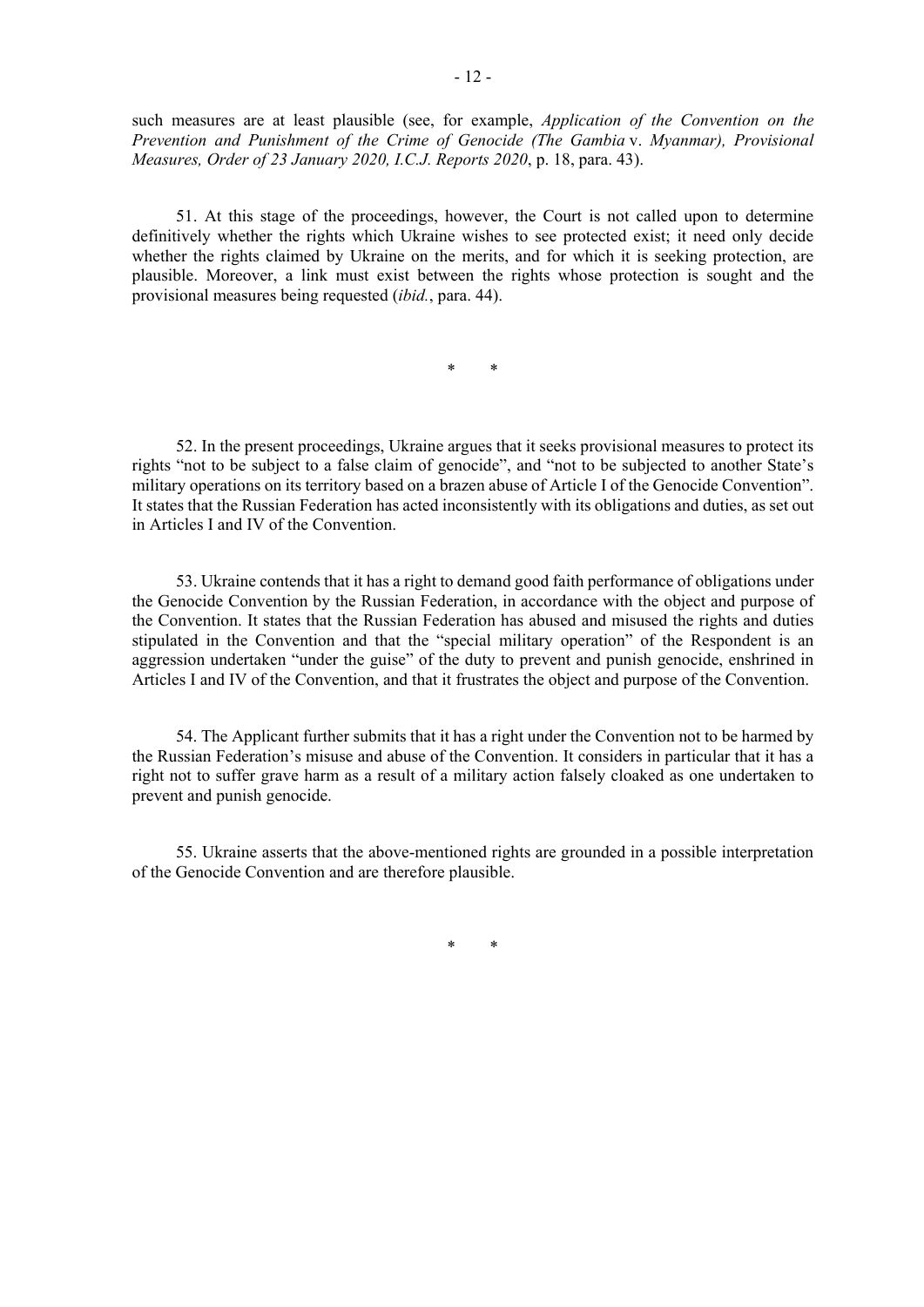56. The Court observes that, in accordance with Article I of the Convention, all States parties thereto have undertaken "to prevent and to punish" the crime of genocide. Article I does not specify the kinds of measures that a Contracting Party may take to fulfil this obligation. However, the Contracting Parties must implement this obligation in good faith, taking into account other parts of the Convention, in particular Articles VIII and IX, as well as its Preamble.

Pursuant to Article VIII of the Convention, a Contracting Party that considers that genocide is taking place in the territory of another Contracting Party "may call upon the competent organs of the United Nations to take such action under the Charter of the United Nations as they consider appropriate for the prevention and suppression of acts of genocide or any of the other acts enumerated in article III". In addition, pursuant to Article IX, such a Contracting Party may submit to the Court a dispute relating to the interpretation, application or fulfilment of the Convention.

57. A Contracting Party may resort to other means of fulfilling its obligation to prevent and punish genocide that it believes to have been committed by another Contracting Party, such as bilateral engagement or exchanges within a regional organization. However, the Court emphasizes that, in discharging its duty to prevent genocide, "every State may only act within the limits permitted by international law", as was stated in a previous case brought under the Convention (*Application of the Convention on the Prevention and Punishment of the Crime of Genocide (Bosnia and Herzegovina* v. *Serbia and Montenegro), Judgment, I.C.J. Reports 2007 (I)*, p. 221, para. 430).

58. The acts undertaken by the Contracting Parties "to prevent and to punish" genocide must be in conformity with the spirit and aims of the United Nations, as set out in Article 1 of the United Nations Charter. In this regard, the Court recalls that, under Article 1 of the United Nations Charter, the purposes of the United Nations are, *inter alia*,

"[t]o maintain international peace and security, and to that end: to take effective collective measures for the prevention and removal of threats to the peace, and for the suppression of acts of aggression or other breaches of the peace, and to bring about by peaceful means, and in conformity with the principles of justice and international law, adjustment or settlement of international disputes or situations which might lead to a breach of the peace".

59. The Court can only take a decision on the Applicant's claims if the case proceeds to the merits. At the present stage of the proceedings, it suffices to observe that the Court is not in possession of evidence substantiating the allegation of the Russian Federation that genocide has been committed on Ukrainian territory. Moreover, it is doubtful that the Convention, in light of its object and purpose, authorizes a Contracting Party's unilateral use of force in the territory of another State for the purpose of preventing or punishing an alleged genocide.

60. Under these circumstances, the Court considers that Ukraine has a plausible right not to be subjected to military operations by the Russian Federation for the purpose of preventing and punishing an alleged genocide in the territory of Ukraine.

\* \*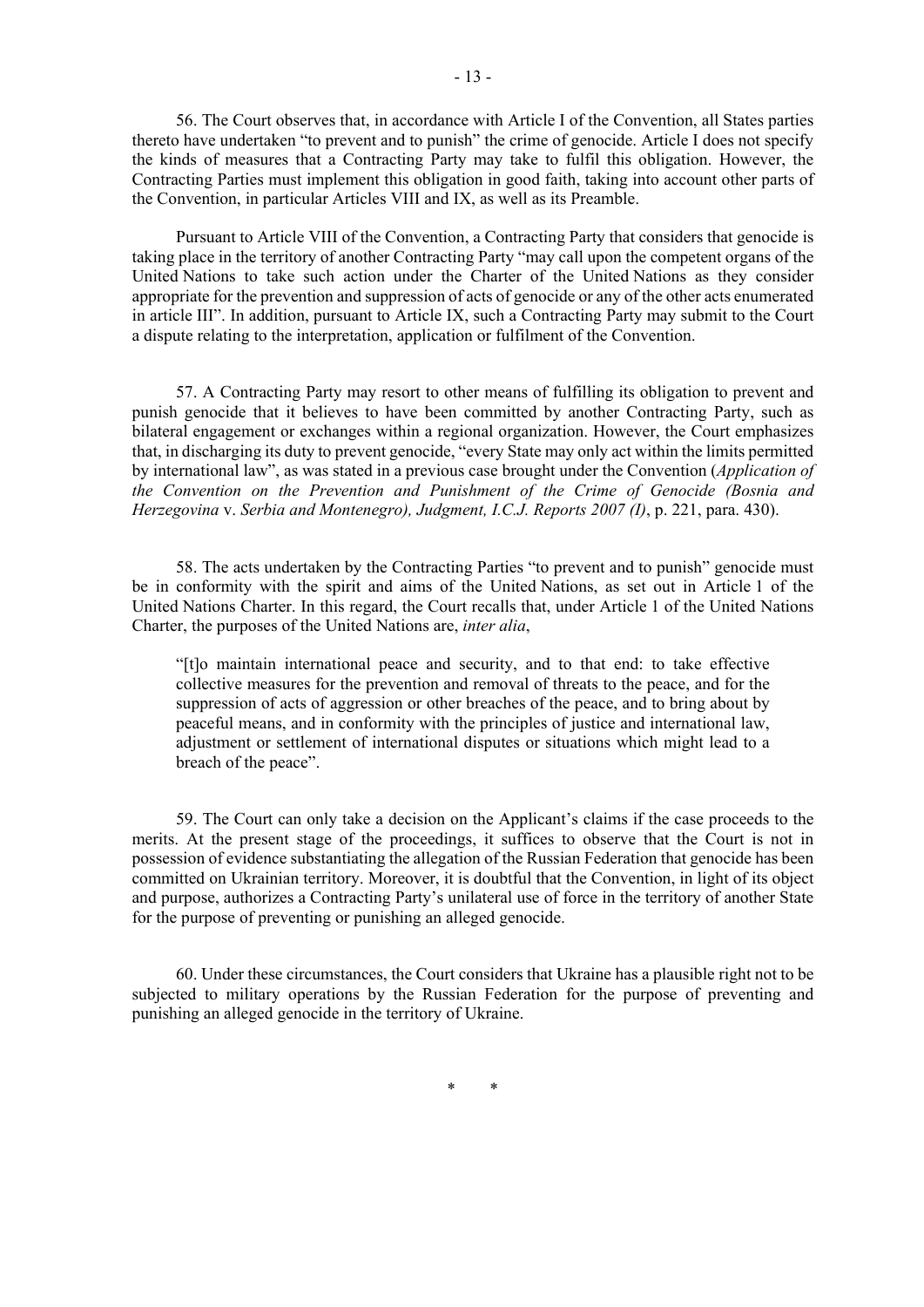61. The Court now turns to the condition of the link between the rights claimed by Ukraine and the provisional measures requested.

\* \*

62. Ukraine claims that there is a clear link between the plausible rights that it seeks to preserve and the first two provisional measures that it requests. In particular, the first two provisional measures share a direct link to Ukraine's right under Article I to good faith performance of the Convention by any State party.

\* \*

63. The Court has already found that Ukraine is asserting a right that is plausible under the Genocide Convention (see paragraphs 50-60 above). The Court considers that, by their very nature, the first two provisional measures sought by Ukraine (see paragraph 14 above) are aimed at preserving the right of Ukraine that the Court has found to be plausible. As to the third and fourth provisional measures requested by Ukraine, the question of their link with that plausible right does not arise, in so far as such measures would be directed at preventing any action which may aggravate or extend the existing dispute or render it more difficult to resolve, and at providing information on the compliance with any specific provisional measure indicated by the Court (cf. *Application of the Convention on the Prevention and Punishment of the Crime of Genocide (The Gambia* v. *Myanmar), Provisional Measures, Order of 23 January 2020, I.C.J. Reports 2020*, p. 24, para. 61).

64. The Court concludes, therefore, that a link exists between the right of Ukraine that the Court has found to be plausible and the requested provisional measures.

### **IV. RISK OF IRREPARABLE PREJUDICE AND URGENCY**

65. The Court, pursuant to Article 41 of its Statute, has the power to indicate provisional measures when irreparable prejudice could be caused to rights which are the subject of judicial proceedings or when the alleged disregard of such rights may entail irreparable consequences (see, for example, *ibid.*, p. 24, para. 64, referring to *Alleged Violations of the 1955 Treaty of Amity, Economic Relations, and Consular Rights (Islamic Republic of Iran* v. *United States of America), Provisional Measures, Order of 3 October 2018, I.C.J. Reports 2018 (II)*, p. 645, para. 77).

66. However, the power of the Court to indicate provisional measures will be exercised only if there is urgency, in the sense that there is a real and imminent risk that irreparable prejudice will be caused to the rights claimed before the Court gives its final decision. The condition of urgency is met when the acts susceptible of causing irreparable prejudice can "occur at any moment" before the Court makes a final decision on the case (*ibid.*, para. 65). The Court must therefore consider whether such a risk exists at this stage of the proceedings.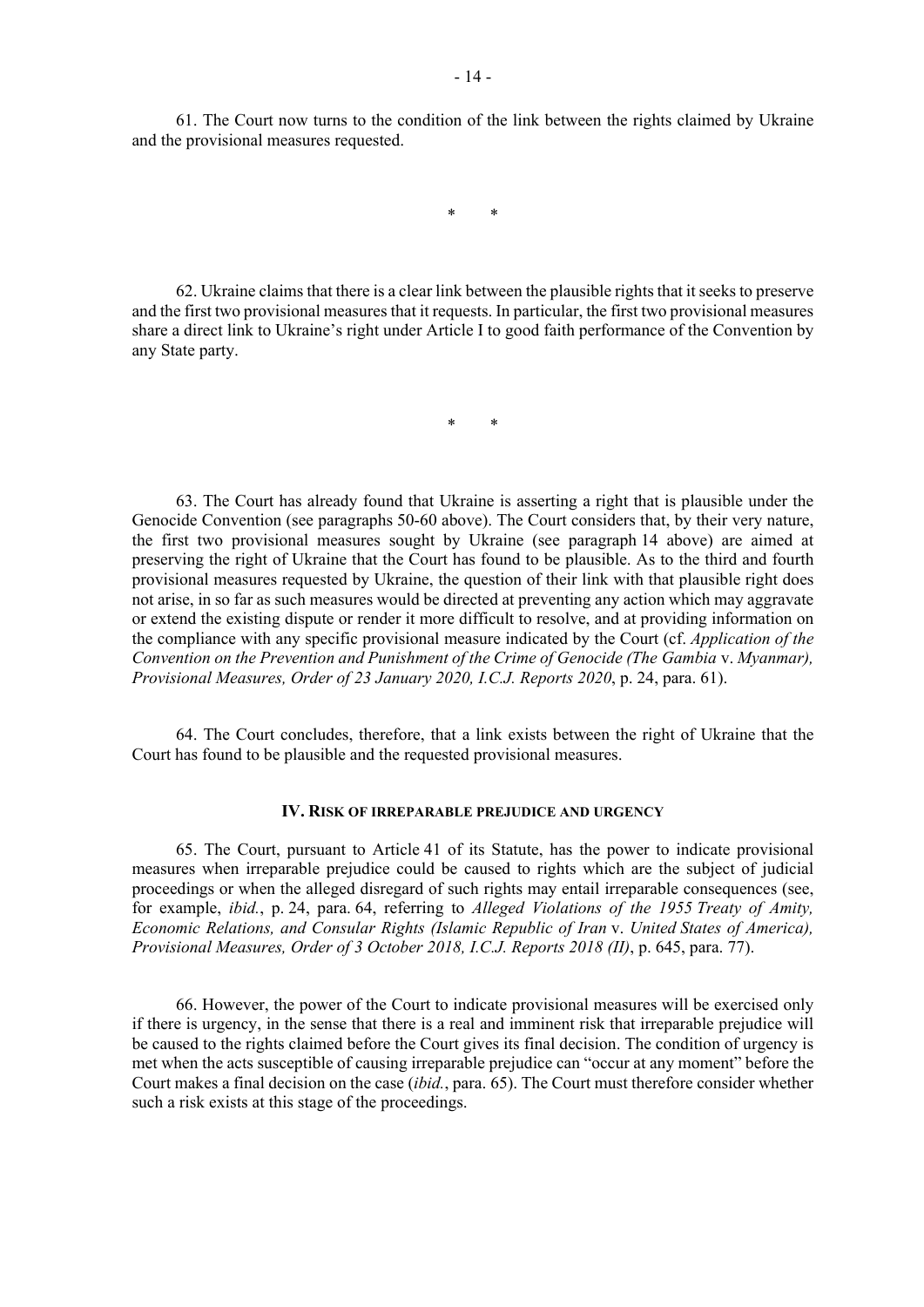67. The Court is not called upon, for the purposes of its decision on the Request for the indication of provisional measures, to establish the existence of breaches of obligations under the Genocide Convention, but to determine whether the circumstances require the indication of provisional measures for the protection of the right found to be plausible. It cannot at this stage make definitive findings of fact, and the right of each Party to submit arguments in respect of the merits remains unaffected by the Court's decision on the Request for the indication of provisional measures.

\* \*

68. Ukraine submits that there is an urgent need to protect its people from the irreparable harm caused by the Russian Federation's military measures that have been launched on a pretext of genocide. It emphasizes that the invasion by the Russian Federation has resulted in numerous casualties among Ukrainian civilians and military personnel, the bombing of numerous cities across Ukraine, and the displacement of over one and a half million Ukrainian civilians both within Ukraine and across its international borders.

69. Ukraine asserts that, in assessing whether the condition of urgency is satisfied in cases involving ongoing conflict, the Court typically considers whether the population at risk is particularly vulnerable, the fragility of the overall situation, including the likelihood of aggravation of the dispute, and the risk of reoccurrence of harm. Ukraine submits that the Court has frequently stated that loss of life constitutes an irreparable harm.

70. In this regard, Ukraine contends that thousands of people have already been killed in the conflict and that, with every day that passes, more lives will be lost and probably at an accelerating rate. It argues that the refugee crisis is another example of irreparable harm, pointing to the uncertainty that these displaced individuals will ever be able to return to their homes and the lasting psychological trauma the conflict will cause them even if they are resettled. It emphasizes that the population is extremely vulnerable, with many lacking food, electricity and water; that the overall situation is extremely fragile; and that the risk of aggravation of the crisis is acute. Ukraine further asserts that the Russian Federation's military action poses grave environmental risks, not only to Ukraine but also for the wider region, referring in particular to the dangers posed to Ukraine's civil nuclear industry and toxic smoke released by attacks on fuel depots.

71. Ukraine submits that the seriousness of the situation unambiguously satisfies the conditions of irreparable harm and urgency necessary for the imposition of provisional measures.

\*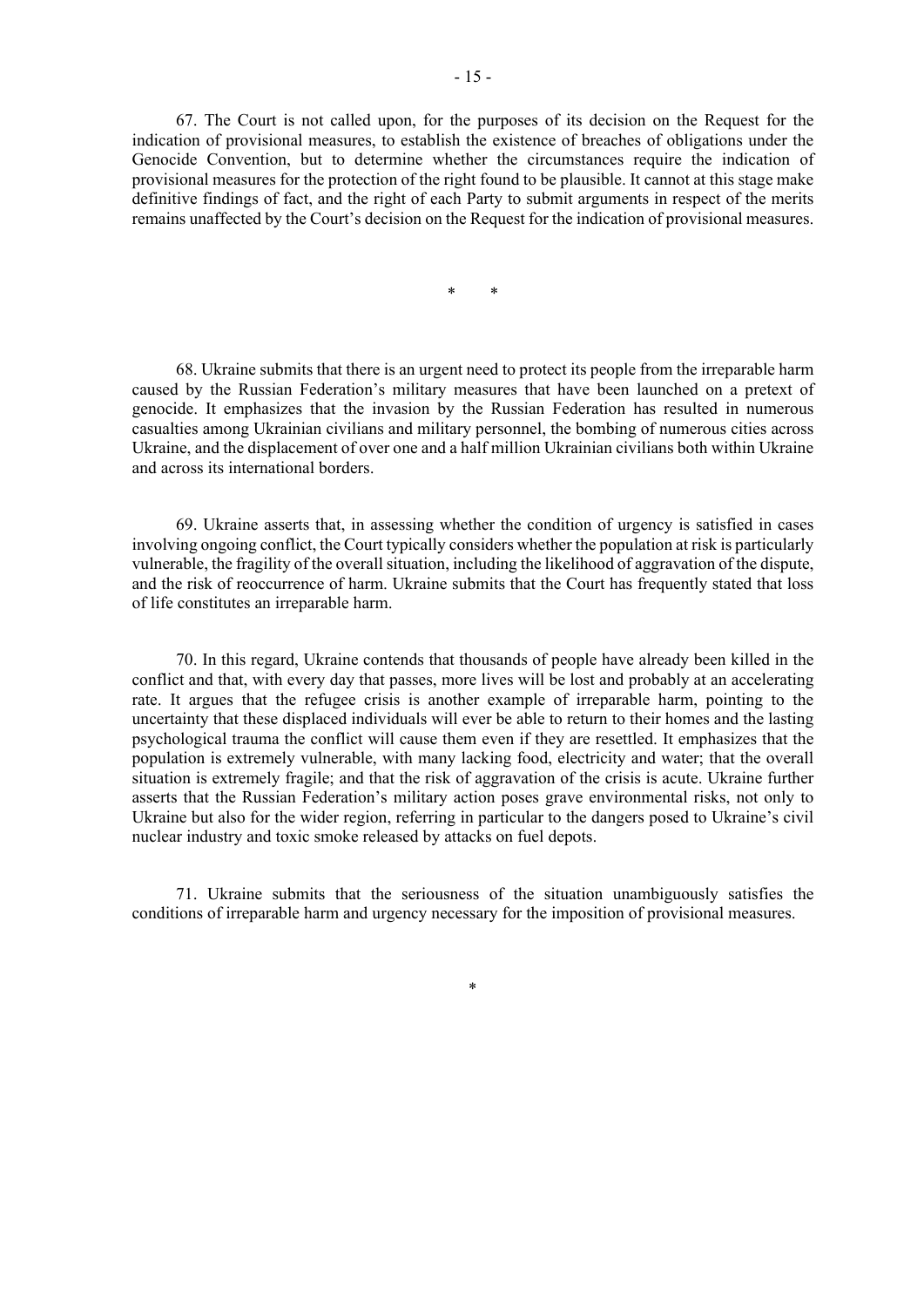72. The Russian Federation, for its part, submits that, contrary to what Ukraine asserts, the urgency must pertain not to the situation in general but to the protection of rights provided for by the Convention.

\* \*

73. Having previously determined that Ukraine can plausibly assert a right under the Genocide Convention and that there is a link between this right and the provisional measures requested, the Court now considers whether irreparable prejudice could be caused to this right and whether there is urgency, in the sense that there is a real and imminent risk that irreparable prejudice will be caused to this right before the Court gives its final decision.

74. The Court considers that the right of Ukraine that it has found to be plausible (see paragraph 60 above) is of such a nature that prejudice to it is capable of causing irreparable harm. Indeed, any military operation, in particular one on the scale carried out by the Russian Federation on the territory of Ukraine, inevitably causes loss of life, mental and bodily harm, and damage to property and to the environment.

75. The Court considers that the civilian population affected by the present conflict is extremely vulnerable. The "special military operation" being conducted by the Russian Federation has resulted in numerous civilian deaths and injuries. It has also caused significant material damage, including the destruction of buildings and infrastructure. Attacks are ongoing and are creating increasingly difficult living conditions for the civilian population. Many persons have no access to the most basic foodstuffs, potable water, electricity, essential medicines or heating. A very large number of people are attempting to flee from the most affected cities under extremely insecure conditions.

76. In this regard, the Court takes note of resolution A/RES/ES-11/1 of 2 March 2022, of the General Assembly of the United Nations, which, *inter alia*, "*[e]xpress[es] grave concern* at reports of attacks on civilian facilities such as residences, schools and hospitals, and of civilian casualties, including women, older persons, persons with disabilities, and children", "*[r]ecogniz[es]* that the military operations of the Russian Federation inside the sovereign territory of Ukraine are on a scale that the international community has not seen in Europe in decades and that urgent action is needed to save this generation from the scourge of war", "*[c]ondemn[s]* the decision of the Russian Federation to increase the readiness of its nuclear forces" and "*[e]xpress[es] grave concern* at the deteriorating humanitarian situation in and around Ukraine, with an increasing number of internally displaced persons and refugees in need of humanitarian assistance".

77. In light of these circumstances, the Court concludes that disregard of the right deemed plausible by the Court (see paragraph 60 above) could cause irreparable prejudice to this right and that there is urgency, in the sense that there is a real and imminent risk that such prejudice will be caused before the Court makes a final decision in the case.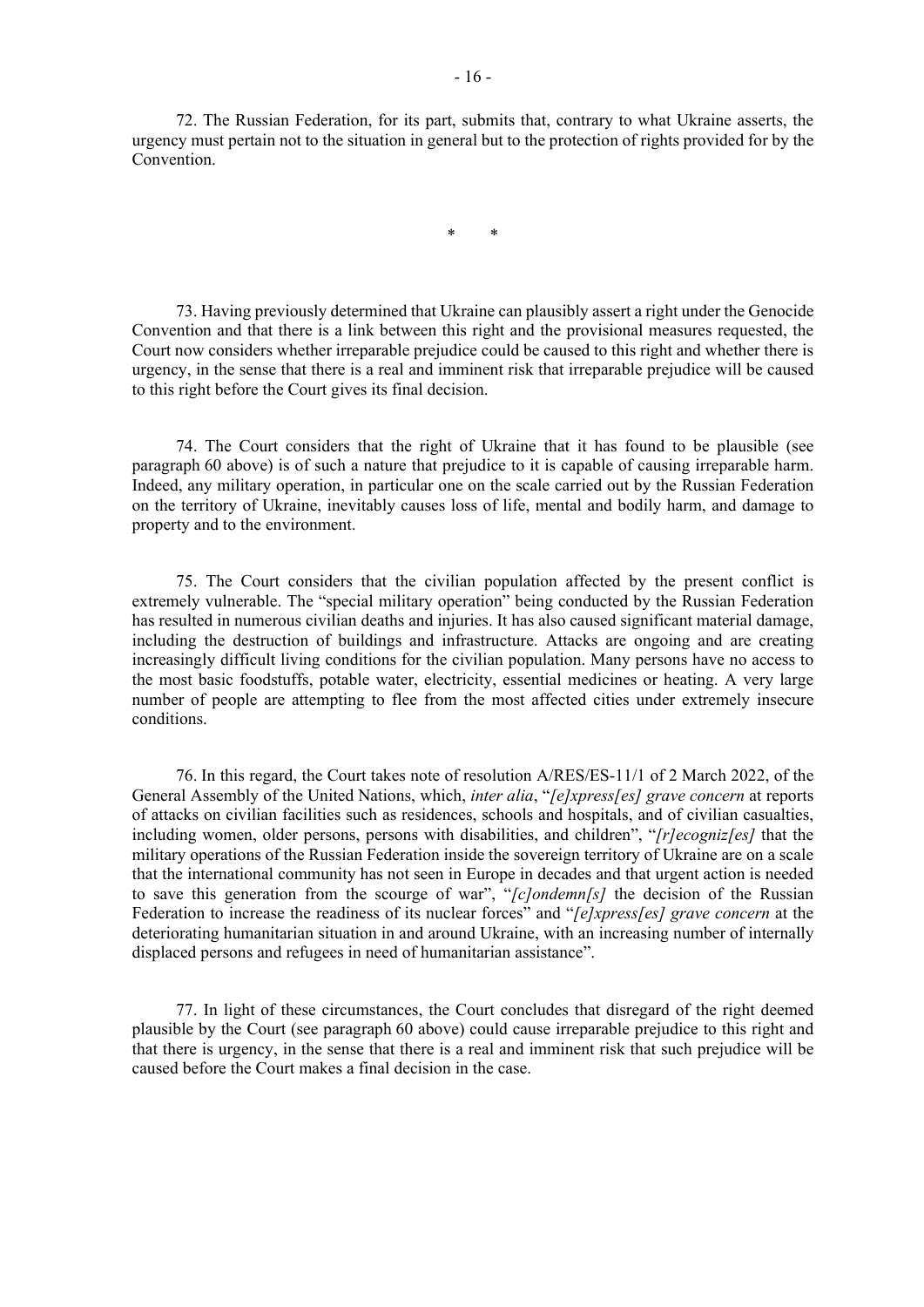#### **V. CONCLUSION AND MEASURES TO BE ADOPTED**

78. The Court concludes from all of the above considerations that the conditions required by its Statute for it to indicate provisional measures are met. It is therefore necessary, pending its final decision, for the Court to indicate certain measures in order to protect the right of Ukraine that the Court has found to be plausible (see paragraph 60 above).

79. The Court recalls that it has the power, under its Statute, when a request for provisional measures has been made, to indicate measures that are, in whole or in part, other than those requested. Article 75, paragraph 2, of the Rules of Court specifically refers to this power of the Court. The Court has already exercised this power on several occasions in the past (see, for example, *Application of the Convention on the Prevention and Punishment of the Crime of Genocide (The Gambia* v. *Myanmar), Provisional Measures, Order of 23 January 2020, I.C.J. Reports 2020*, p. 28, para. 77).

80. In the present case, having considered the terms of the provisional measures requested by Ukraine and the circumstances of the case, the Court finds that the measures to be indicated need not be identical to those requested.

81. The Court considers that, with regard to the situation described above, the Russian Federation must, pending the final decision in the case, suspend the military operations that it commenced on 24 February 2022 in the territory of Ukraine. In addition, recalling the statement of the Permanent Representative of the Russian Federation to the United Nations that the "Donetsk People's Republic<sup>"</sup> and the "Lugansk People's Republic" had turned to the Russian Federation with a request to grant military support, the Court considers that the Russian Federation must also ensure that any military or irregular armed units which may be directed or supported by it, as well as any organizations and persons which may be subject to its control or direction, take no steps in furtherance of these military operations.

82. The Court recalls that Ukraine also requested it to indicate measures aimed at ensuring the non-aggravation of the dispute with the Russian Federation. When it indicates provisional measures for the purpose of preserving specific rights, the Court may also indicate provisional measures with a view to preventing the aggravation or extension of the dispute if it considers that the circumstances so require (see, for example, *Application of the International Convention on the Elimination of All Forms of Racial Discrimination (Armenia* v. *Azerbaijan), Provisional Measures, Order of 7 December 2021*, para. 94; *Application of the International Convention on the Elimination of All Forms of Racial Discrimination (Azerbaijan* v. *Armenia), Provisional Measures, Order of 7 December 2021*, para. 72). In the present case, having considered all the circumstances, in addition to the specific measures it has decided to order, the Court deems it necessary to indicate an additional measure directed to both Parties and aimed at ensuring the non-aggravation of the dispute.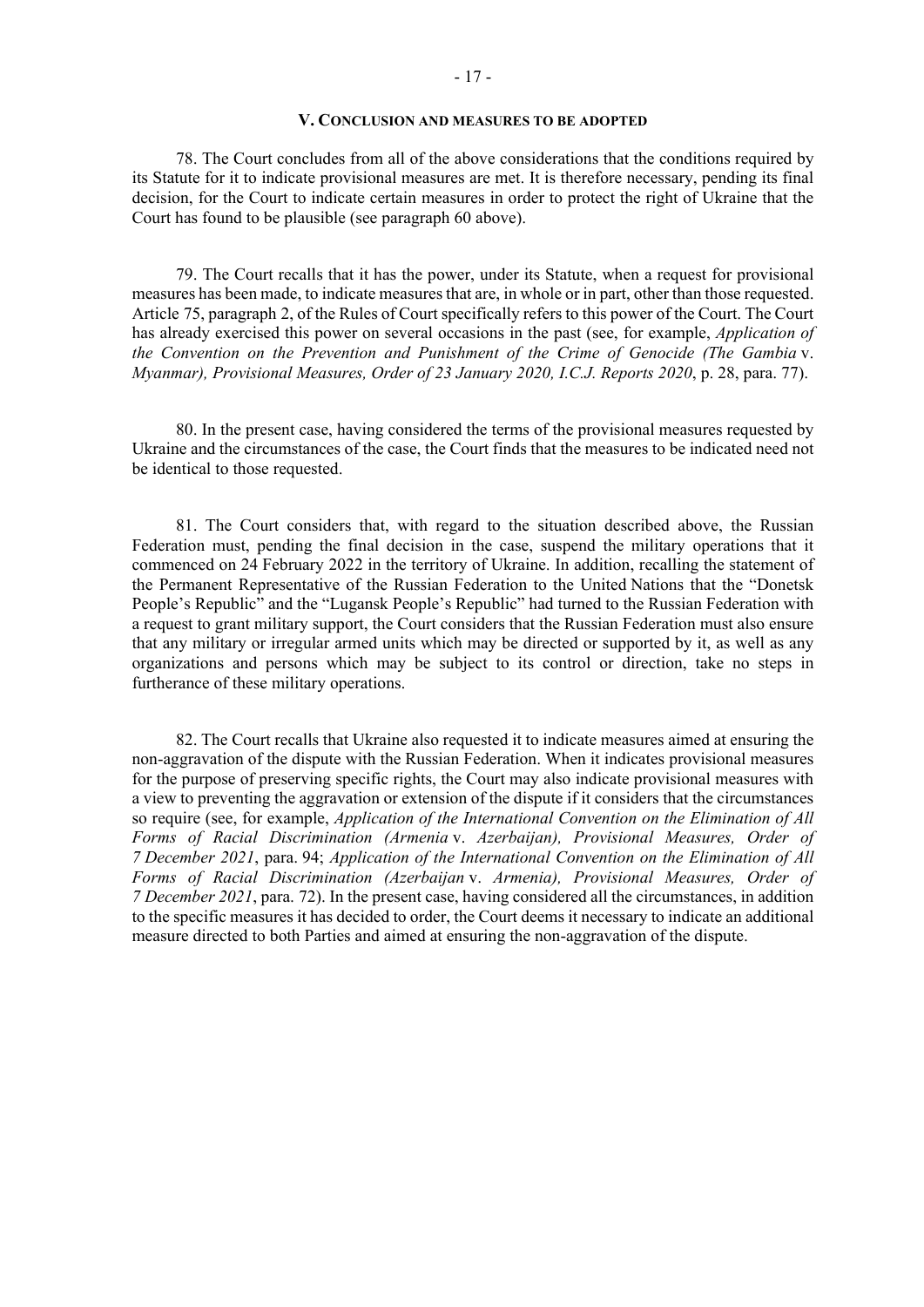83. The Court further recalls that Ukraine requested it to indicate a provisional measure directing the Russian Federation to "provide a report to the Court on measures taken to implement the Court's Order on Provisional Measures one week after such Order and then on a regular basis to be fixed by the Court". In the circumstances of the present case, however, the Court declines to indicate this measure.

> \* \* \*

84. The Court reaffirms that its "orders on provisional measures under Article 41 [of the Statute] have binding effect" (*LaGrand (Germany* v. *United States of America), Judgment, I.C.J. Reports 2001*, p. 506, para. 109) and thus create international legal obligations for any party to whom the provisional measures are addressed.

> \* \* \*

85. The Court further reaffirms that the decision given in the present proceedings in no way prejudges the question of the jurisdiction of the Court to deal with the merits of the case or any questions relating to the admissibility of the Application or to the merits themselves. It leaves unaffected the right of the Governments of Ukraine and of the Russian Federation to submit arguments in respect of those questions.

\* \*

\*

86. For these reasons,

THE COURT,

*Indicates* the following provisional measures: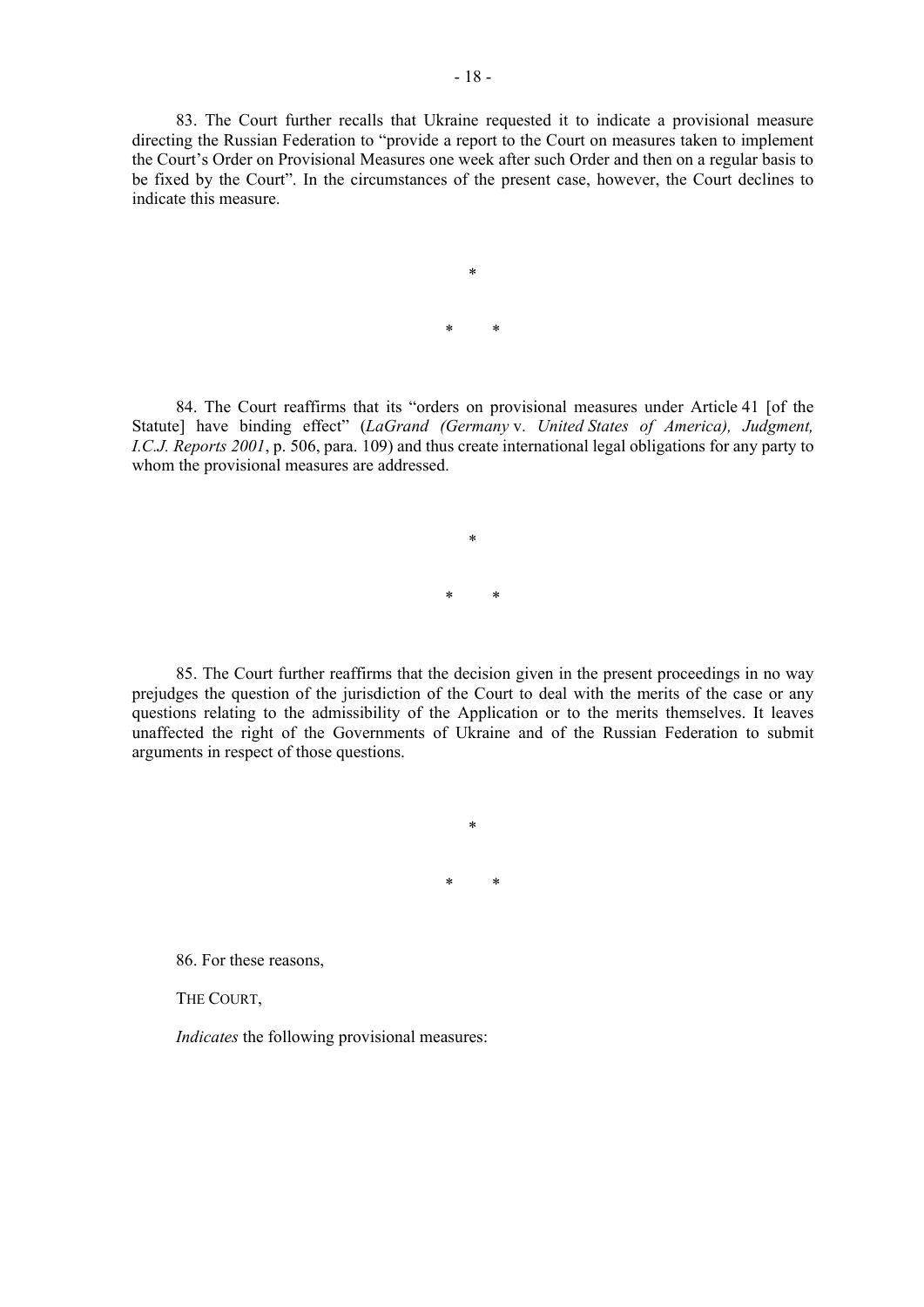(1) By thirteen votes to two,

The Russian Federation shall immediately suspend the military operations that it commenced on 24 February 2022 in the territory of Ukraine;

IN FAVOUR: *President* Donoghue; *Judges* Tomka, Abraham, Bennouna, Yusuf, Sebutinde, Bhandari, Robinson, Salam, Iwasawa, Nolte, Charlesworth; *Judge* ad hoc Daudet;

AGAINST: *Vice-President* Gevorgian; *Judge* Xue;

(2) By thirteen votes to two,

The Russian Federation shall ensure that any military or irregular armed units which may be directed or supported by it, as well as any organizations and persons which may be subject to its control or direction, take no steps in furtherance of the military operations referred to in point (1) above;

IN FAVOUR: *President* Donoghue; *Judges* Tomka, Abraham, Bennouna, Yusuf, Sebutinde, Bhandari, Robinson, Salam, Iwasawa, Nolte, Charlesworth; *Judge* ad hoc Daudet;

AGAINST: *Vice-President* Gevorgian; *Judge* Xue;

(3) Unanimously,

Both Parties shall refrain from any action which might aggravate or extend the dispute before the Court or make it more difficult to resolve.

Done in English and in French, the English text being authoritative, at the Peace Palace, The Hague, this sixteenth day of March, two thousand and twenty-two, in three copies, one of which will be placed in the archives of the Court and the others transmitted to the Government of Ukraine and the Government of the Russian Federation, respectively.

> *(Signed)* Joan E. DONOGHUE, President.

*(Signed)* Philippe GAUTIER, Registrar.